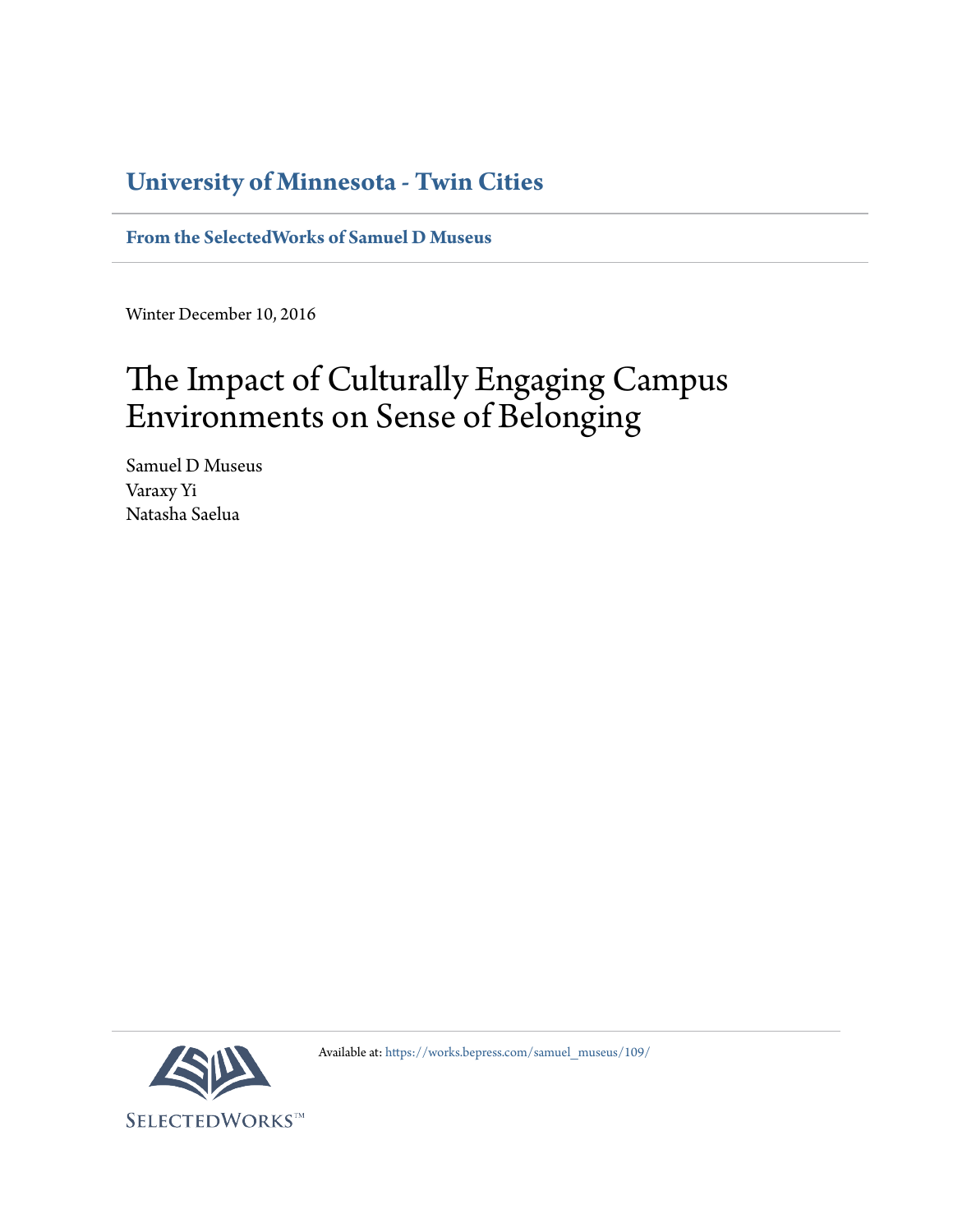

# The Impact of Culturally Engaging Campus Environments on Sense of Belonging

Samuel D. Museus, Varaxy Yi, Natasha Saelua

The Review of Higher Education, Volume 40, Number 2, Winter 2017, pp. 187-215 (Article)

Published by Johns Hopkins University Press **DOI:** https://doi.org/10.1353/rhe.2017.0001



 $\rightarrow$  For additional information about this article https://muse.jhu.edu/article/640609

Access provided by Indiana University Libraries (13 Dec 2016 09:06 GMT)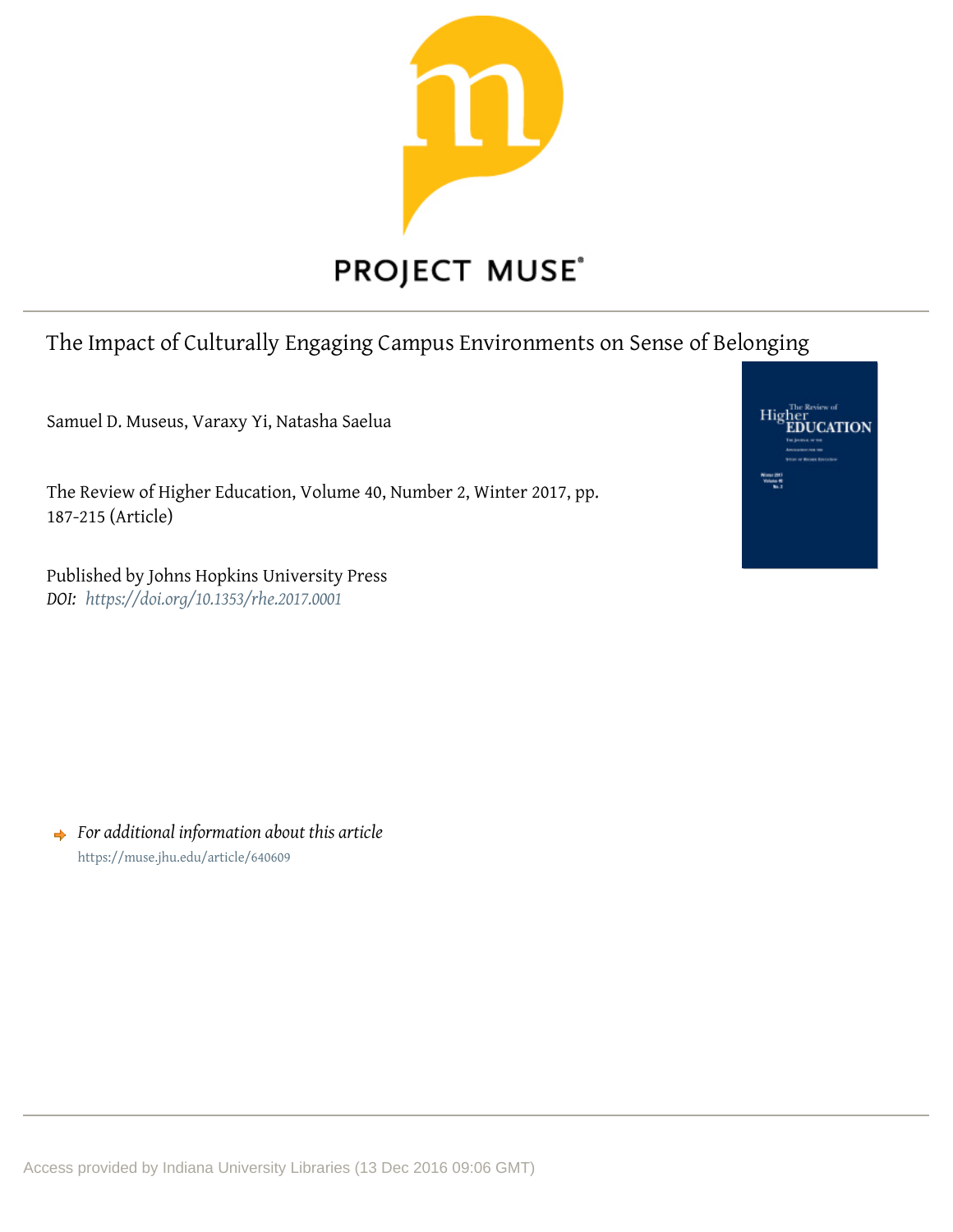*The Review of Higher Education* Winter 2017, Volume 40, No. 2, pp. 187–215 Copyright © 2016 Association for the Study of Higher Education All Rights Reserved (ISSN 0162–5748)

# **The Impact of Culturally Engaging Campus Environments on Sense of Belonging**

*Samuel D. Museus, Varaxy Yi, and Natasha Saelua*

Low rates of student persistence and degree completion are a major concern of colleges and universities across the United States. Of all incoming students enrolled at four-year institutions in 2005, less than 60% completed their bachelor's degree within six years (National Center for Education Statistics [NCES], 2013). In addition, students of color exhibit lower rates of degree attainment than the overall population. While 62% of first-time, full-time White students who matriculate at a four-year college complete a bachelor's degree in six years, that percentage is significantly lower for American Indian and Alaskan Native (39%), Black (40%), and Latino (50%) students (NCES,

Please send all correspondence regarding this manuscript to: Samuel D. Museus, Indiana University, Bloomington, 201 N. Rose Ave., Bloomington, IN 47405; Email: smuseus@iu.edu

Samuel D. Museus is Associate Professor of Higher Education and Student Affairs and Director of the Culturally Engaging Campus Environments (CECE) Project at Indiana University, Bloomington. His research agenda focuses on diversity and equity, institutional environments, and diverse student outcomes. His current research is focused on the impact of organizational environments on racial and ethnic minority college student access and success.

Varaxy Yi is a Higher Education doctoral student at the University of Denver. She is dedicated to research involving underrepresented communities and their educational attainment, aspirations, and experiences.

Natasha Saelua is a Higher Education doctoral student at Indiana University, Bloomington. Her research interests include access to higher education for underrepresented minority students.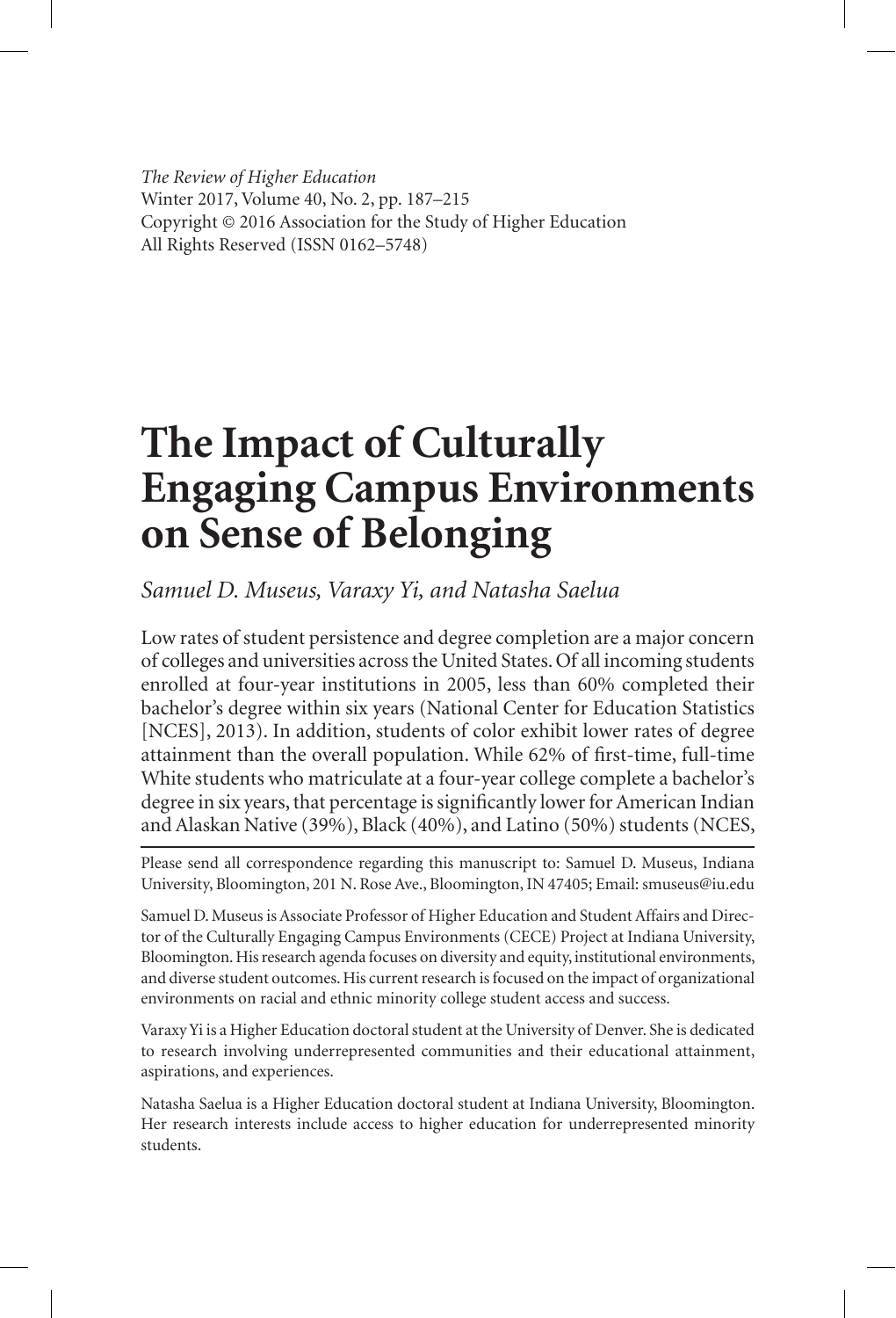2013). And, while Asian Americans and Pacific Islanders exhibit relatively high rates of degree completion in the aggregate, many Southeast Asian American and Pacific Islander ethnic groups within this racial category suffer from substantial disparities in degree attainment. For example, Vietnamese (26%), Hmong (14%), Cambodian (13%), and Laotian (12%) Americans, as well as Chamorro (21%), Native Hawaiians (17%), Guamanians (13%), Fijians (11%), Tongans (11%), Samoans (10%), and Micronesians (4%) all hold bachelor's degrees at rates lower than the national average of 28% (Museus, 2013).

These low levels of degree attainment pose negative consequences for both individual students and larger society. For example, individuals without higher education credentials will have lower lifetime earnings and are more likely to remain at or near poverty levels (Baum, Ma, & Payea, 2010). Regarding the impact of low levels of degree attainment on society, those without a college degree will contribute fewer tax dollars and are less likely to engage in civic participation at local, state, and national levels. Thus, it is important for higher education researchers, policymakers, and practitioners to better understand how to maximize the success of higher education's increasingly diverse undergraduate populations.

Previous research has demonstrated that students' ability to find a sense of belonging in college is positively associated with their intent to persist to degree completion (e.g., Hausmann, Schofield, & Woods, 2007). This reality underscores the importance of college educators understanding how to foster a sense of belonging among their students. The current investigation aims to increase knowledge of how campus environments shape students' sense of belonging in college. In the next section, we briefly discuss the evolution of scholarly theory and discourse on college student success. Next, we provide a synthesis of existing literature on the impact of campus environments on sense of belonging in college. Then, we offer an overview of the Culturally Engaging Campus Environments (CECE) Model of college success, which seeks to explain the ways in which particular aspects of institutional environments influence sense of belonging and other important student outcomes in postsecondary education. In the remainder of the article, we focus on our analyses of the relationship between culturally engaging campus environments and sense of belonging in college.

# **From Integration to Cultural Consciousness and Sense of Belonging**

For three decades, Tinto's (1975, 1987, 1993) theory of student integration dominated much of the discourse around student success in higher education. Tinto's integration theory is based on the notion that students must go through a process of *separation* from their precollege communities, navigate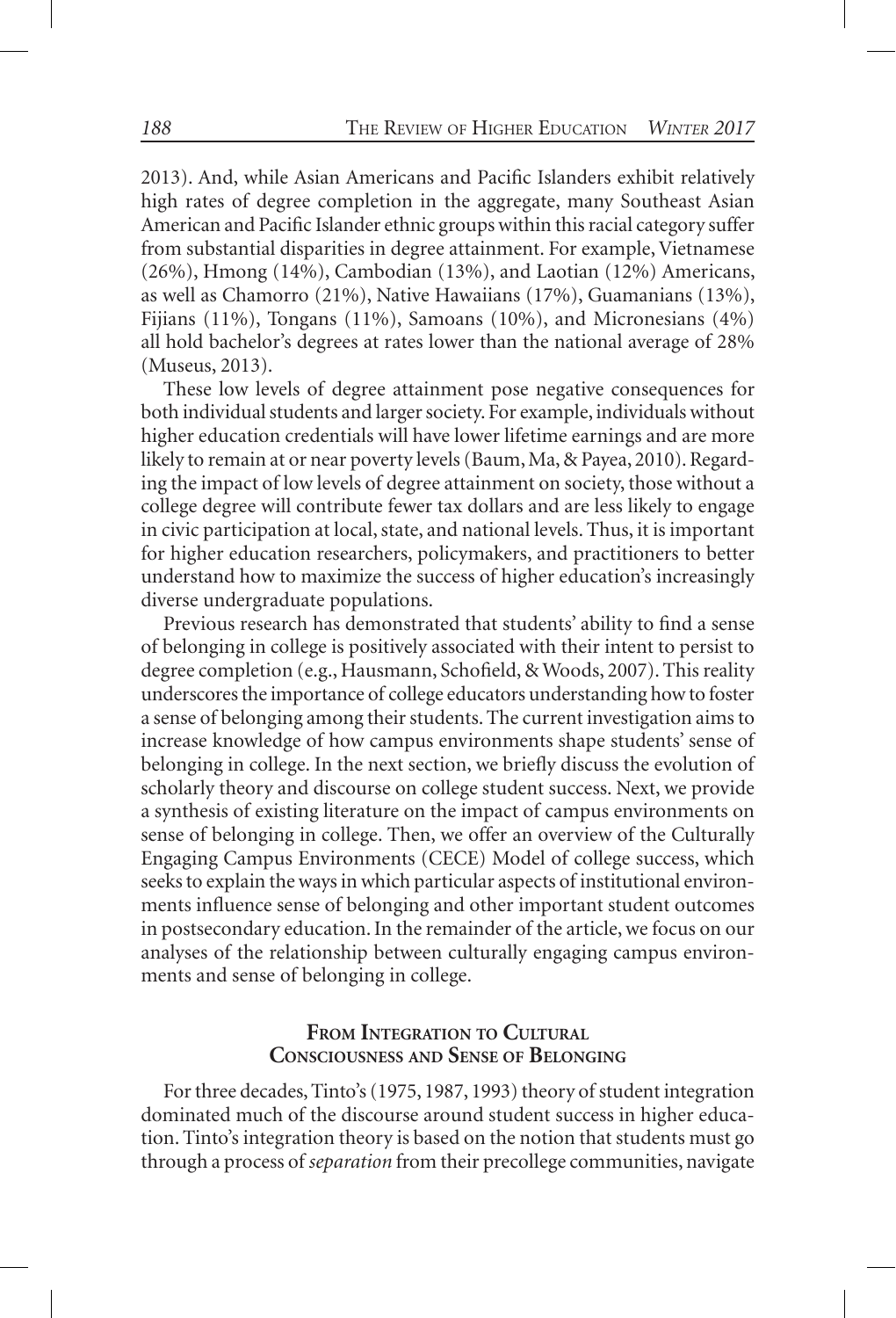a period of *transition* into college life, and *integrate* into the academic and social subsystems of their campuses to maximize their likelihood of success. The theory posits that the extent to which students are able to integrate into these two subsystems of campus partially determine their subsequent commitments to their institutions and their goals to attain a college degree, which ultimately predict their likelihood of persistence and graduation.

Since its inception, several scholars have critiqued Tinto's theory and noted its limitations in explaining persistence processes, especially among students of color (Attinasi, 1989; Rendón, Jalomo, & Nora, 2000; Tierney, 1992, 1999). For example, researchers have questioned the underlying cultural foundations of Tinto's theory, which suggest that students must dissociate from their cultural communities and adopt the dominant values and norms of their respective campuses in order to succeed. These scholars have asserted that this assumption disproportionately disadvantages students of color, who are more likely to encounter campus cultures that are predominantly White and are more likely to have to go through a more significant process of assimilation in order to fit into those cultures (e.g., Tierney, 1992, 1999).

Scholars have also noted that research utilizing Tinto's (1987, 1993) integration framework disproportionately focuses on measuring the frequency of student behaviors (e.g., student-faculty interaction) as indicators of undergraduates' connections to their campus cultures (Hurtado & Carter, 1997; Museus, 2014; Rendón et al., 2000). Researchers assert that this overemphasis on behavior is a limitation of integration research because it does not give adequate attention to understanding the environmental context within which student behaviors occur or the psychological element of students' connections to the cultures of their campuses. They note that when students from racial majority and racial minority groups engage in the same behavior (e.g., interaction with a faculty member) within a campus environment that marginalizes the minority group, racial minority students often have more negative experiences than their majority counterparts. Thus, scholars argue that knowledge of these environmental and psychological elements are necessary to understand student success.

Over the last two decades, scholars have offered several concepts that deviate from the integration perspective to prompt more culturally conscious views of college success (Hurtado & Carter, 1997; Jun & Tierney, 1999; Museus, 2011; Museus & Quaye, 2009; Rendón, 1994; Rendón et al., 2000). Rendón (1994), for example, underscored the importance of the *cultural validation* of the backgrounds and identities of students in promoting their success. Similarly, Jun and Tierney (1999) discussed the importance of *cultural integrity*, which they described as culturally relevant programs and practices that intentionally engage students' cultural backgrounds and therefore increase their likelihood of success in college. Furthermore, Museus (2011) reframed Tinto's concepts of academic and social integration to propose the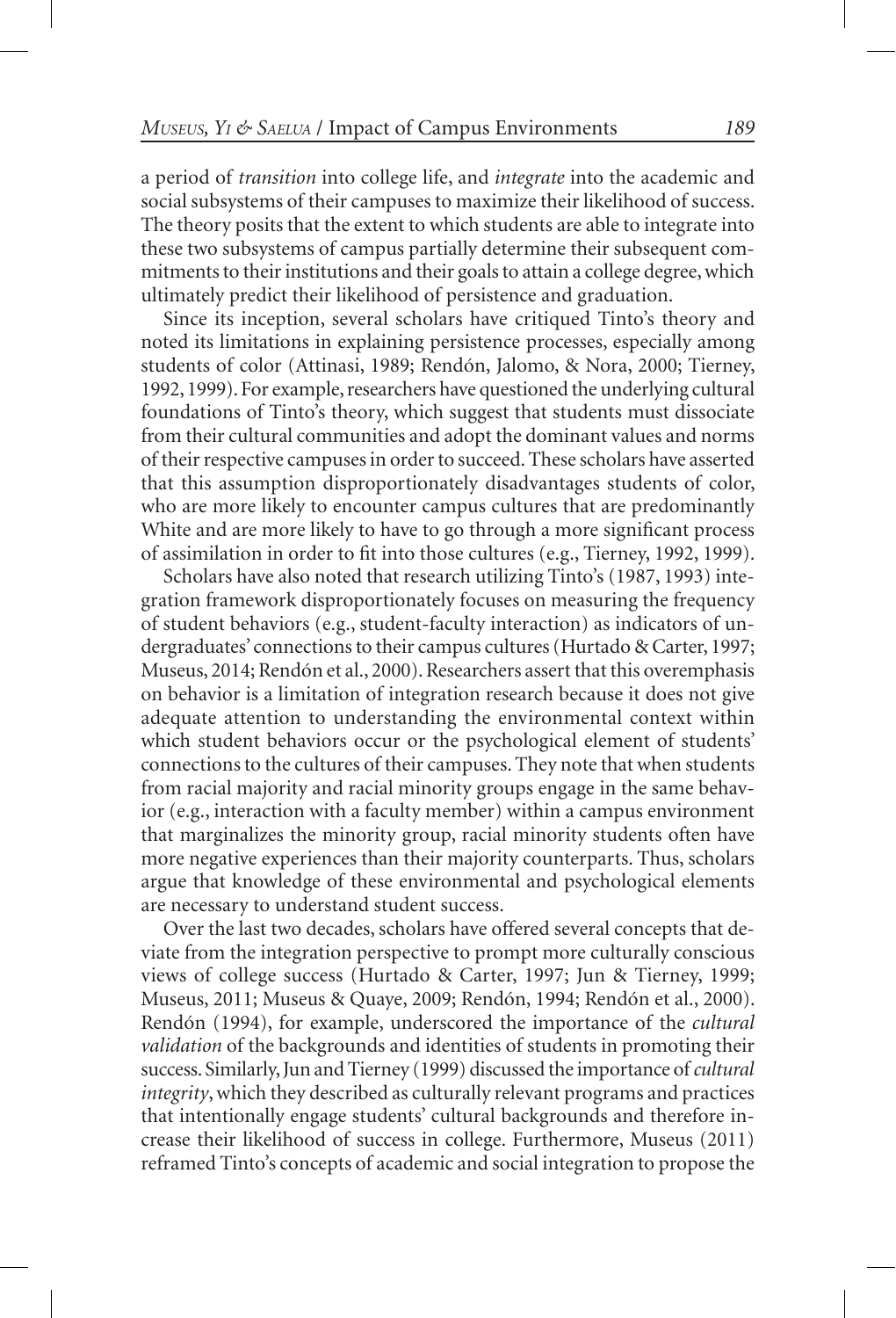concept of *cultural integration,* which refers to the ways in which educators can and sometimes do integrate academic, social, and cultural elements into singular spaces, curricula, programs, practices, and activities to empower students and create the conditions for them to thrive.

Another concept that has helped shift discourse to focus more on culturally conscious frameworks and psychological dimensions of success is sense of belonging, which typically refers to students' psychological sense of connection to their campus community (Hurtado & Carter, 1997). In contrast to Tinto's concept of academic and social integration, studies that examine sense of belonging are based on the notion that students from different backgrounds can perceive and experience environments and their interactions with those environments in distinctive ways. A couple of studies on sense of belonging and educational outcomes suggest that belonging in college is a significant predictor of success (Hausmann, Schofield, & Woods, 2007; Locks, Hurtado, Bowman, & Oseguera, 2008). Hausmann et al. (2007), for example, used growth modeling techniques to analyze a sample of 254 Black and 291 White students at one predominantly White institution (PWI). After controlling for demographic variables, faculty and peer interactions, parental and peer support, and academic integration, the authors found that sense of belonging was a statistically significant positive predictor of intent to persist. Thus, evidence reinforces the importance of understanding how institutions can cultivate a sense of belonging, which might ultimately lead to greater likelihood of success.

#### **Campus Environments and Sense of Belonging**

A small and growing body of scholarship focuses on understanding the factors related to students' sense of belonging in college (e.g., Freeman, Anderman, & Jensen, 2007; Hoffman, Richmond, Morrow, & Salomone, 2002; Hurtado & Carter, 1997; Johnson et al., 2007; Locks et al., 2008; Museus & Maramba, 2011; Nuñez, 2009; Schussler & Fierros, 2008). This research provides some indication that elements of campus environments, such as campus climates and cultures, might be associated with the extent to which college students feel like they belong to the community on their respective campuses. For example, Hurtado and Carter (1997) examined national survey data from sample of 272 Latino students using structural equation modeling techniques to understand the relationship between these students' perceptions of the campus climate and their sense of belonging. After controlling for demographics, academic ability, and institutional selectivity, the authors found that Latino students who reported perceptions of more hostile climates exhibited lower levels of sense of belonging in college. In addition, Museus and Maramba (2011) analyzed single-institution survey data from 143 Filipino American college students using structural equation modeling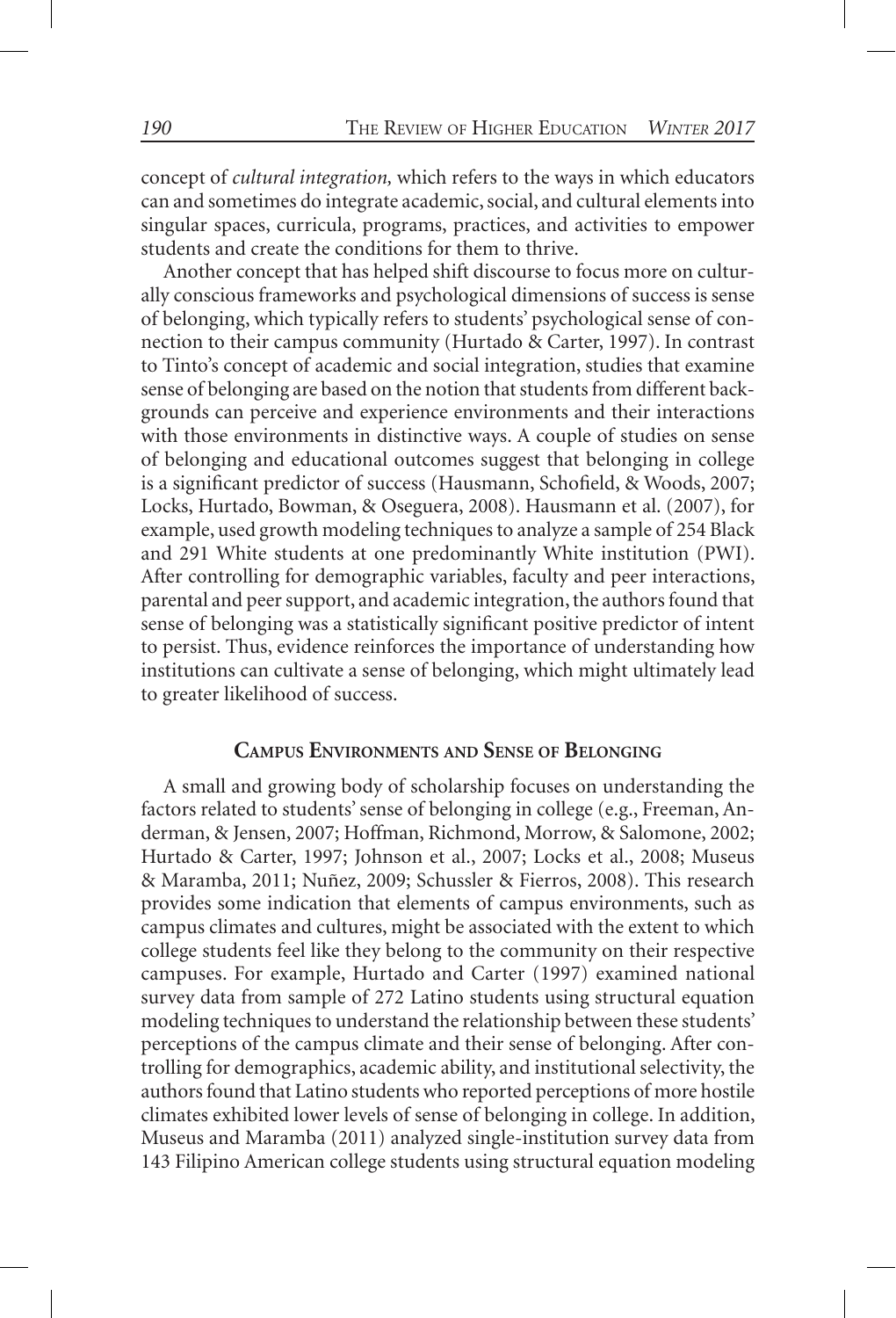techniques, and they found that participants who reported greater pressure to sever ties with their cultural communities within the college environment reported more difficulties during the process of adjusting to college and a diminished sense of belonging on their respective campus.

It is important to note that there are contextual variables that likely shape the ways in which students experience the campus environment and might moderate the relationship between campus environments and sense of belonging. For example, although it is difficult to find studies that have empirically examined the specific connection between students' living situations and sense of belonging, several scholars have noted that living off campus can lead to increased transportation challenges, amplified work and family responsibilities that can detract from student engagement, and limited faculty interactions (Jacoby & Garland, 2004; Kim & Rury, 2011; Kuh, Gonyea, & Palmer, 2001), which are all factors that might influence students' sense of belonging. Kuh et al.'s (2001) analysis of national survey data on more than 100,000 students across 470 colleges and universities provides a case in point. The authors found that commuter students – a population in which students of color are overrepresented – were just as engaged in the classroom as their counterparts living on campus. However, these commuter students also reported lower levels of interaction with faculty and less engagement in cocurricular activities than their peers who live on campus, both of which have been linked to greater sense of belonging (Hurtado & Carter, 1997; Nuñez, 2009). Therefore, existing evidence suggests that students' living situations might shape the extent to which they can engage in campus environments and how they experience these environments, thereby indirectly influencing the extent to which they feel a sense of belonging on campus.

While the aforementioned research offers some evidence that campus environments play a significant role in shaping sense of belonging in college, these inquiries have only begun to shed light on the nature of this relationship. A comprehensive understanding of the elements of campus environments that affect sense of belonging among college students remains elusive. Therefore, further research that increases understandings of the relationship between campus environments and sense of belonging is warranted. In the following section, we turn to a recently developed theoretical framework that can be used to examine the nature of the relationship between campus environments and student outcomes, such as belonging.

# **The Culturally Engaging Campus Environments (CECE) Model**

Comprehensive and culturally conscious frameworks that attempt to explain the process by which campus environments influence student success are difficult to find. Museus (2014), however, has offered a new theoretical model of student success for racially and ethnically diverse student popula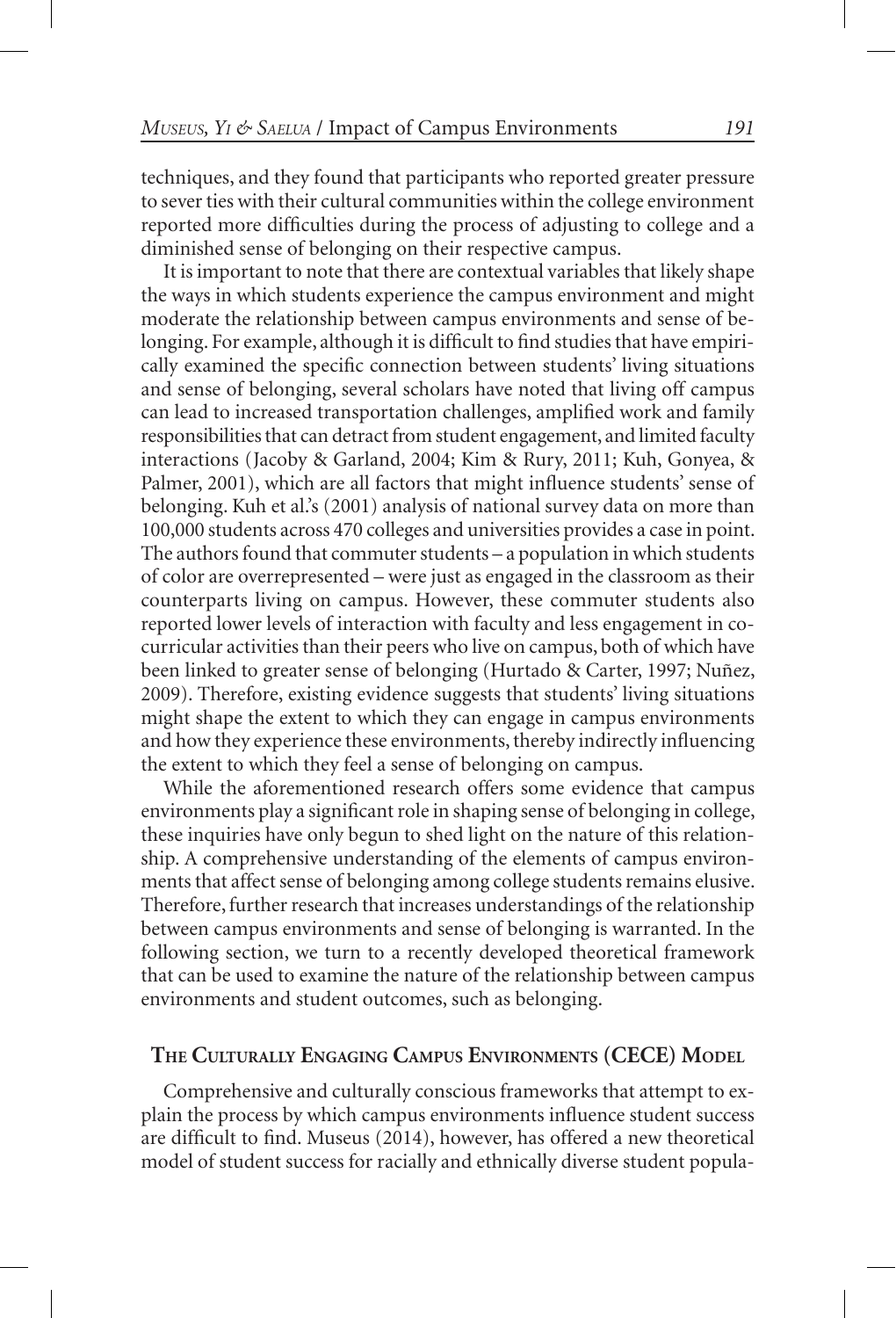tions. The Culturally Engaging Campus Environment (CECE) Model of college success incorporates the cultural critiques of Tinto's (1987, 1993) theory of student integration, is grounded in the voices of diverse populations, and consists of a set of propositions that can be quantified and tested (see Figure 1). The CECE Model acknowledges that external influences (e.g., financial factors, employment, and family influences) and precollege inputs (e.g., academic preparation and academic dispositions at the time of entry) shape college success outcomes (e.g., learning, persistence, and degree completion). However, the core of the CECE Model emphasizes that college students' access to culturally engaging campus environments, described in greater detail below, is positively correlated with individual influences (e.g., sense of belonging, academic self-efficacy, motivation, intent to persist, and performance) on success and ultimately an increased probability of succeeding in college. Most pertinent to the current study is the CECE Model's proposition that undergraduates' access to culturally engaging campus environments is associated with higher levels of sense of belonging and, in turn, greater likelihood of success in higher education.

The nine elements of culturally engaging campus environments can be separated into two categories: cultural relevance and cultural responsiveness. *Cultural relevance* refers to the degree to which students' campus environments are relevant to their cultural backgrounds and identities and is characterized by five indicators. First, *cultural familiarity* is the extent to which college students have opportunities to physically connect with faculty, staff, and peers who understand their backgrounds and experiences. Second, *culturally relevant knowledge* refers to the degree to which students have opportunities to learn and exchange knowledge about their own cultural communities. Third, *cultural community service* refers to opportunities for students to give back to and positively transform their communities via activities aimed at spreading awareness, engaging in community activism, participating in service, or engaging in problem-based research to solve problems relevant to their cultural communities. Fourth, *meaningful cross-cultural engagement* involves students' levels of participation in discussions about solving real social and political problems with peers from diverse backgrounds. Finally, *culturally validating environments* refers to the extent to which students feel that their cultural knowledge, backgrounds, and identities are valued by their respective campuses.

The last four indicators focus on *cultural responsiveness*, or the extent to which campus programs and practices effectively respond to the needs of culturally diverse student populations. First, *collectivist cultural orientations* refer to the extent to which campuses are characterized by values of teamwork and mutual success, rather than individualism and competition. Second, *humanized educational environments* refer to environs in which institutional agents care about, are committed to, and develop meaningful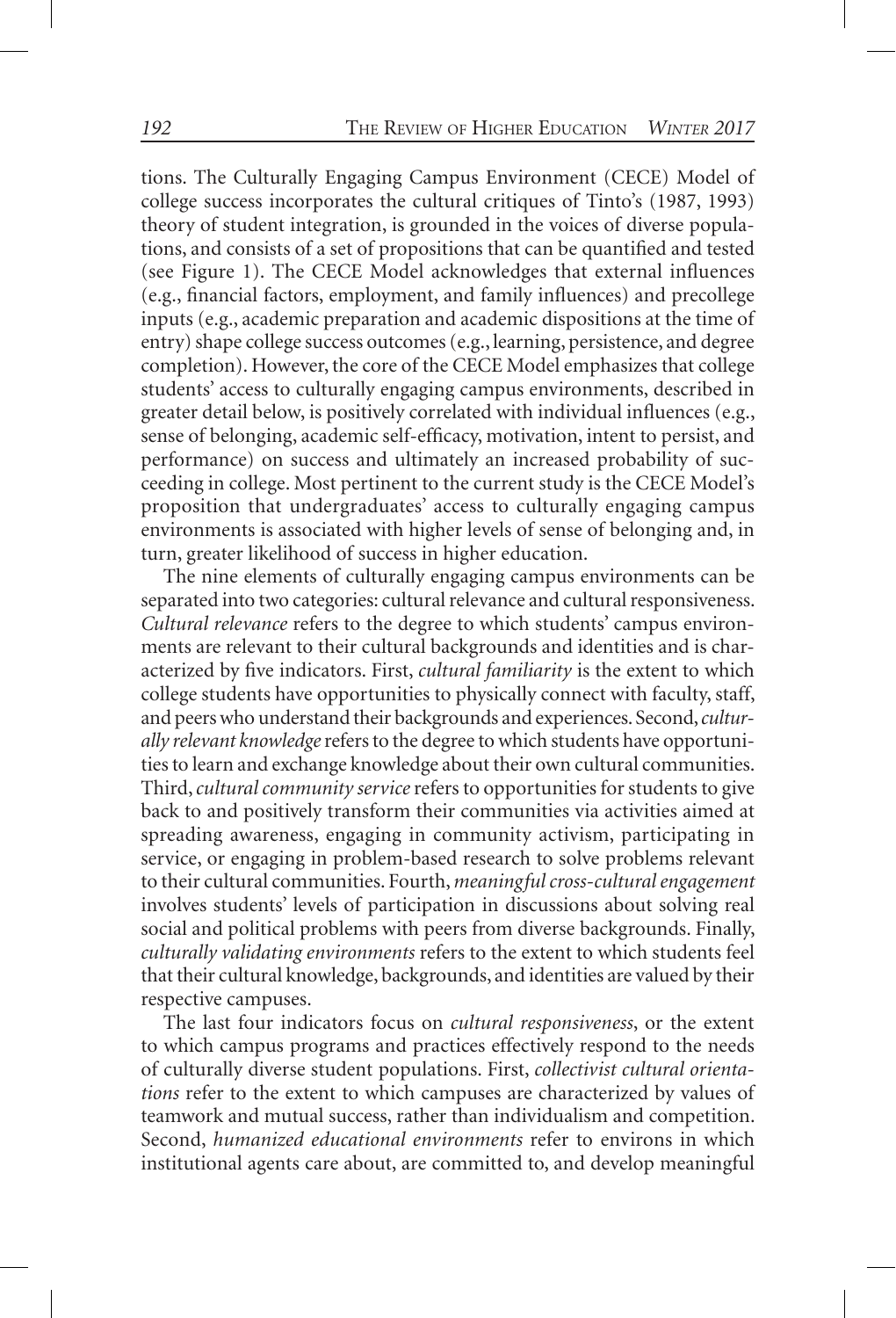

*Figure 1. The Culturally Engaging Campus Environments (CECE) Model of College Success. Source: Adapted from Museus 2014 © Springer*

relationships with students. Third, *proactive philosophies* drive the behavior of institutional agents who go above and beyond making information, opportunities, and support available to ensuring that students have knowledge and take advantage of that information, opportunities, and support. Finally, *holistic support* refers to the extent to which students have access to at least one faculty and staff member who they trust to provide the information and support that they need, or connect them to that information and support, regardless of the question or problem that they face.

It is important to acknowledge that the CECE Model does not explicitly delineate how important contextual variables that have been found to affect student outcomes, such as living situation, shape the relationship between campus environments and sense of belonging. Nor does the CECE Model delineate how the nine CECE indicators affect different types of student involvement or engagement behaviors. Moreover, the ways in which some indicators lead to particular student behaviors is more intuitive than for others. For example, it would make sense to hypothesize that environments with high levels of cultural community service would lead to greater student engagement in research and service projects that are aimed at improving their respective communities. In contrast, proactive support (e.g., proactive efforts to ensure that students are aware of various learning opportunities) might lead to higher involvement or engagement in a wide range of learning opportunities. Nevertheless, one limitation of the CECE model is that it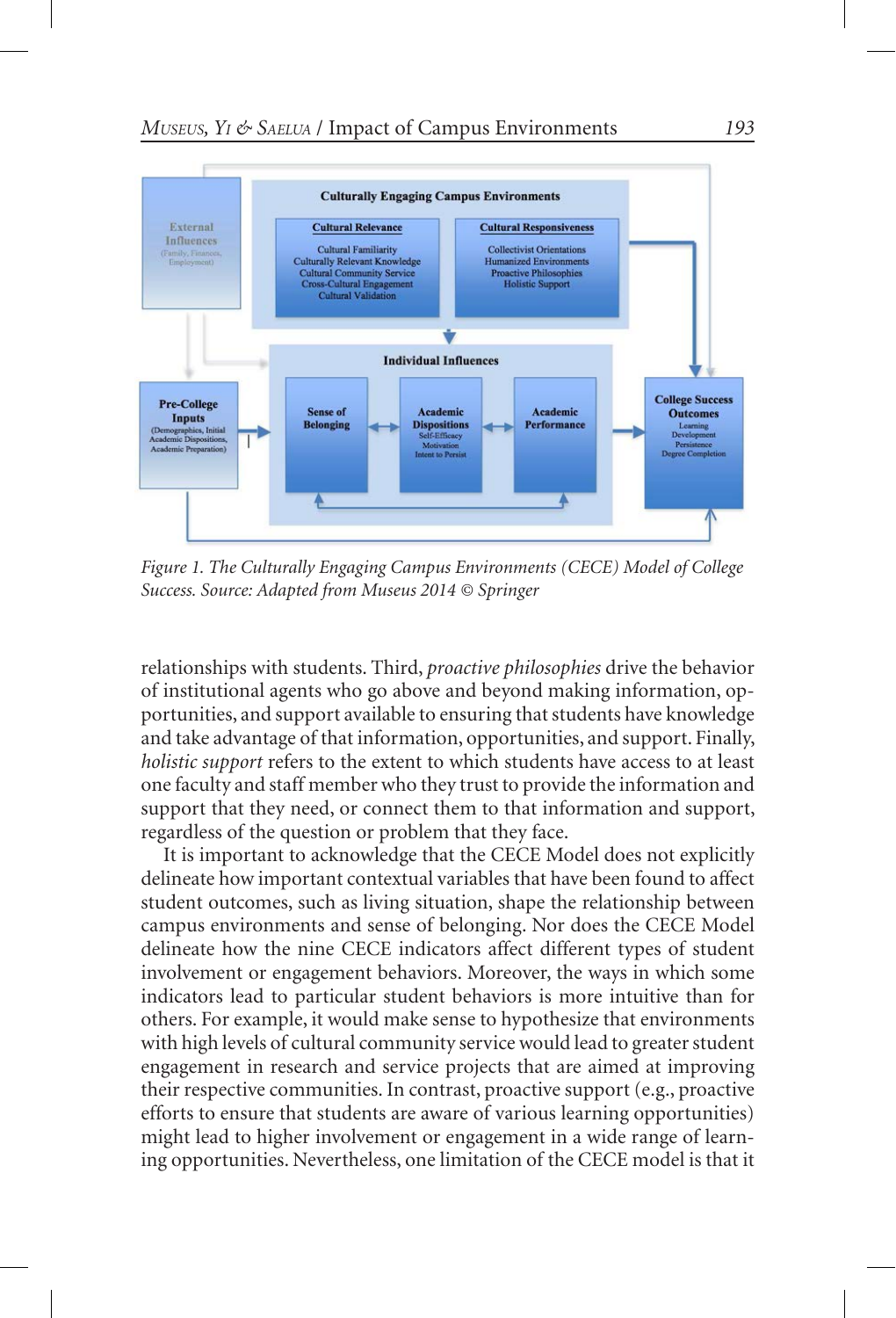implies that culturally engaging environments lead to greater participation in academically enriching behaviors, but it does not specifically outline how they do so.

# **Culturally Engaging Campus Environments and Sense of Belonging**

Museus (2014) noted that the CECE Model is based on a substantial and growing body of research that suggests that the nine indicators of culturally engaging campus environments discussed above positively influence sense of belonging and other student outcomes (e.g., Guiffrida, 2003, 2005; Lee & Davis, 2000; Museus, 2008, 2011; Museus & Neville, 2012; Museus & Quaye, 2009; Rendón, 1994; Tierney, 1999). For example, Guiffrida (2003) conducted a qualitative analysis of 19 African American students at a PWI to understand the characteristics of faculty who developed meaningful relationships with these participants. He found that participants were able to develop meaningful relationships with faculty members who provided comprehensive support and proactively pushed them to succeed. More recently, building on Stanton-Salazar's (1997) research illuminating how institutional agents help students of color in K-12 schools access social capital, Museus and Neville (2012) conducted individual interviews with 60 undergraduates of color to understand the characteristics of key institutional agents who helped participants gain social capital in college. When asked about the institutional agents who helped them succeed, participants discussed how individuals who shared common ground with students, provided students with holistic support, incorporated a humanized approach into their work with students, and espoused proactive (rather than reactive) philosophies toward providing support for students helped them access networks of important resources (i.e., information and support) and opportunities. The vast majority of the aforementioned literature is qualitative in nature and has helped inductively generate an in-depth understanding of some of the most salient campus environmental factors that might facilitate success among racially and ethnically diverse student populations.

On the other hand, quantitative studies that examine the impact of the nine elements of culturally engaging campus environments on sense of belonging are difficult to find. The quantitative evidence that *does* exist provides initial support for the notion that at least some of the CECE indicators are related to sense of belonging. For example, Locks et al. (2008) utilized structural equation modeling techniques to analyze a national survey sample of 1,346 students and found that positive cross-cultural interactions were statistically and positively associated with greater sense of belonging among students. In addition, Maestas, Vaquera, and Munoz Zehr (2007) conducted a quantitative study of 421 Hispanic college students using regression analysis techniques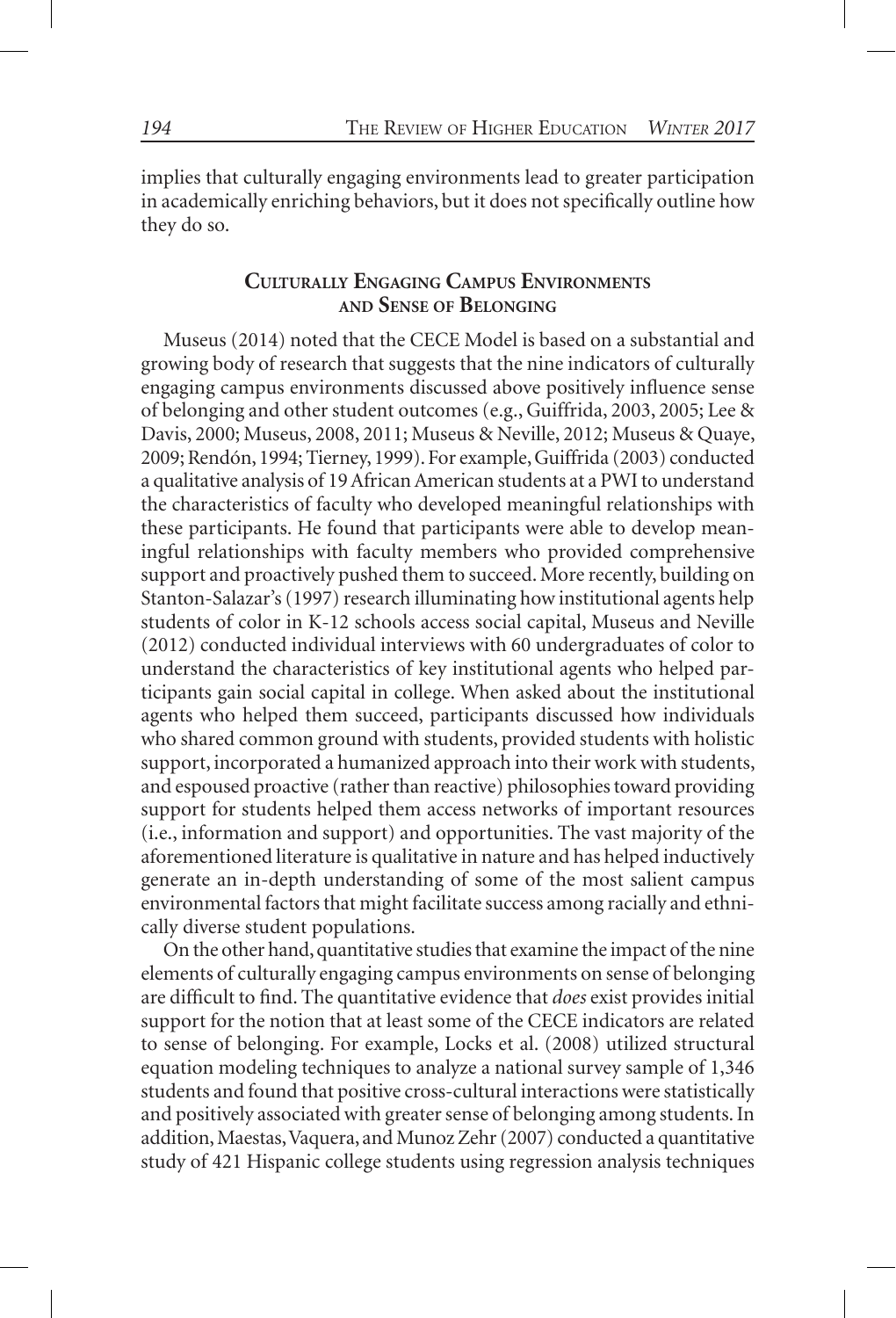and found that students who reported that faculty showed interest in them exhibited greater sense of belonging. It could be hypothesized that faculty interest is a characteristic of a belief in humanizing education (i.e., faculty who care and are committed to student success). If so, Maestas et al.'s finding might suggest a relationship between humanized educational environments and sense of belonging. However, more quantitative examinations are needed to understand the extent to which humanized environments and other CECE indicators are statistically associated with sense of belonging among undergraduate populations.

It is important to note that the relationships between diverse environments and student outcomes are complex. For example, Nuñez (2009) used structural equation modeling techniques to examine a national sample of 362 Latino college students and understand the factors that predict these students' sense of belonging. Her analysis revealed a complicated relationship between multiple diversity experiences and sense of belonging. For instance, positive cross-racial interactions were directly and positively associated with greater sense of belonging. At the same time, positive cross-racial interactions were associated with perceptions of a more hostile climate on campus, which in turn was associated with lower levels of belonging.

In sum, existing literature suggests that access to culturally engaging campus environments might positively influence students' sense of belonging. However, this body of research has two important limitations. First, the majority of this literature has been qualitative in nature and examined relatively small samples. Thus, quantitative studies that examine the statistical relationship between culturally engaging campus environments and sense of belonging are warranted. Second, to the best of our knowledge, the CECE Model has not been utilized to examine the extent to which culturally relevant environments influence sense of belonging in college. Consequently, studies that utilize the CECE Model to examine the impact of the nine indicators of culturally engaging campus environments on sense of belonging are warranted.

### **Purpose**

The purpose of the current study is to generate a better understanding of how campus environments might influence students' sense of belonging. The following research question guided the inquiry: Are culturally engaging campus environments associated with students' sense of belonging in college? The current article contributes to existing knowledge on campus environments and sense of belonging in multiple ways. First, this study adds to the body of heavily qualitative literature that examines the impact of culturally relevant and responsive campus environments on sense of belonging. In doing so, it generates important knowledge that enhances current levels of understanding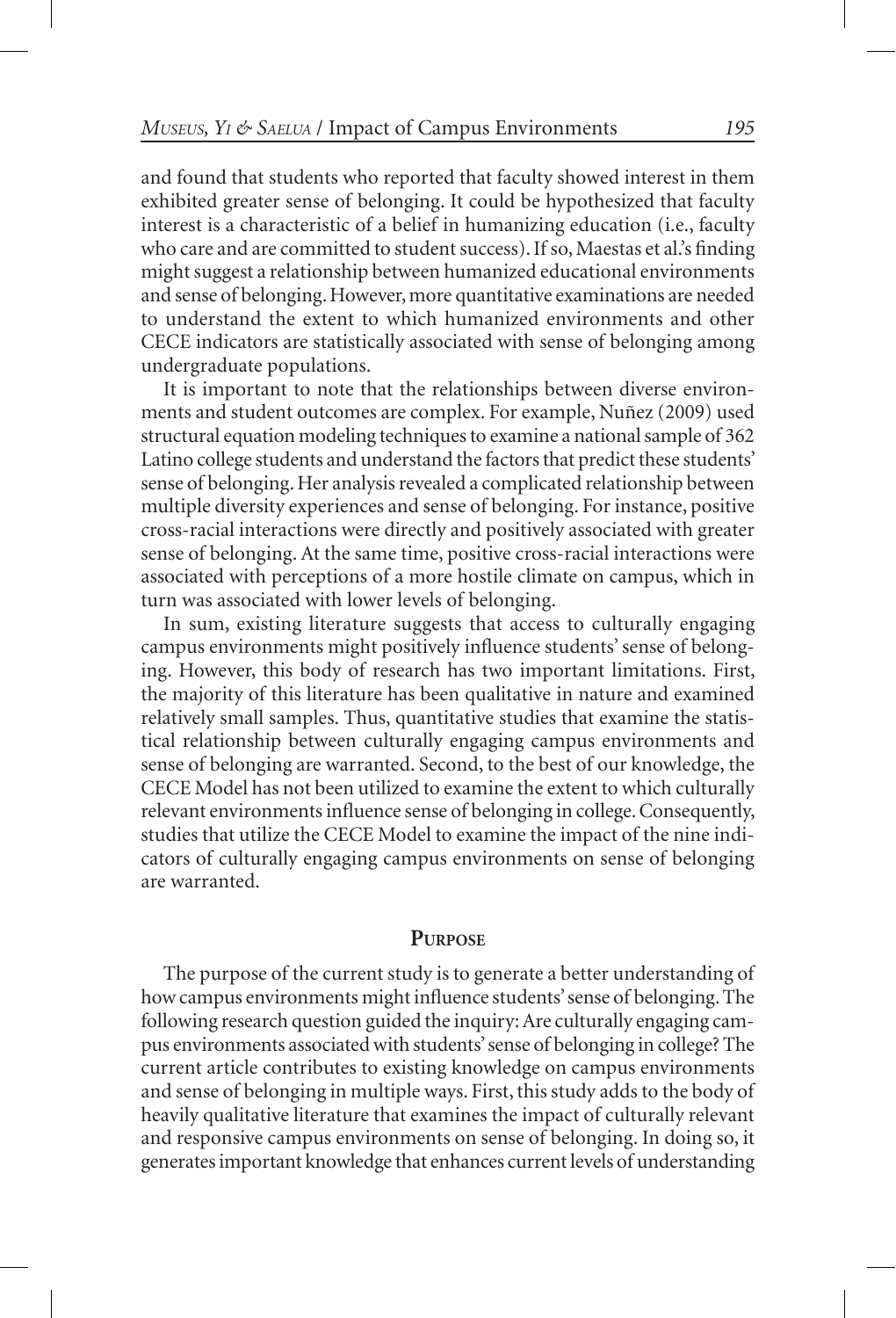regarding which aspects of campus environments are statistically linked to belonging in college. Second, the current inquiry is the first study to utilize the CECE Model to explore the extent to which culturally engaging campus environments are associated with sense of belonging in higher education. Consequently, the investigation offers initial empirical evidence regarding the efficacy of the CECE Model as a viable conceptual framework in the analysis of campus environments, as well as their relationship with belonging in college. In doing so, the current analysis also constitutes the first study to analyze the impact of the nine CECE indicators on sense of belonging simultaneously to develop a more holistic picture of how culturally engaging environments influence belonging in college.

# **METHODS**

This study was executed using survey research methods. The survey was distributed electronically to students on one campus on the East Coast and two campuses in the West. The East Coast campus was a four-year urban research university with an undergraduate population of approximately 12,000 students, while the two campuses in the West were both rural community colleges, with undergraduate enrollments of approximately 2,700 and 8,000. With regard to racial composition, at the time of data collection, the undergraduate student body of the four-year university on the East Coast was 41% White, 15% Black, 12% Asian American, 12% Hispanic or Latino, and 2% Multiracial, with 18% reported as unknown and non-resident alien. The larger two-year institution had an undergraduate student body that was 37% Asian American, 30% Multiracial, 12% Hispanic or Latino, 10% White, 7% Native Hawaiian or Pacific Islander, and 2% Black, with 2% reported as unknown and non-resident alien. And, the smaller of the two-year campuses was comprised of 40% Multiracial, 18% White, 16% Asian American, 14% Hispanic or Latino, 10% Native Hawaiian and Pacific Islander, and 1% Black, with 1% reported as unknown and non-resident alien.

# *Data Sources and Instrument*

A total of 499 students across the institutions completed the questionnaire. The sample included more women (75%) than men (25%). White students constituted the largest racial group (27%) in the sample, followed by Asian Americans (25%), Pacific Islander (9%), Multiracial (9%), Latino (8%), Black (5%), Native American (2%), and Other (15%) students. The sample was diverse socioeconomically, with 29% of the sample originating from families earning between 0–\$20,000, 27% of students coming from families earning between \$20,001–40,000, 16% of students from families earning \$40,001–60,000, and 28% of students with families earning over \$60,000 annually. Participants reported an average age of 26 years and aver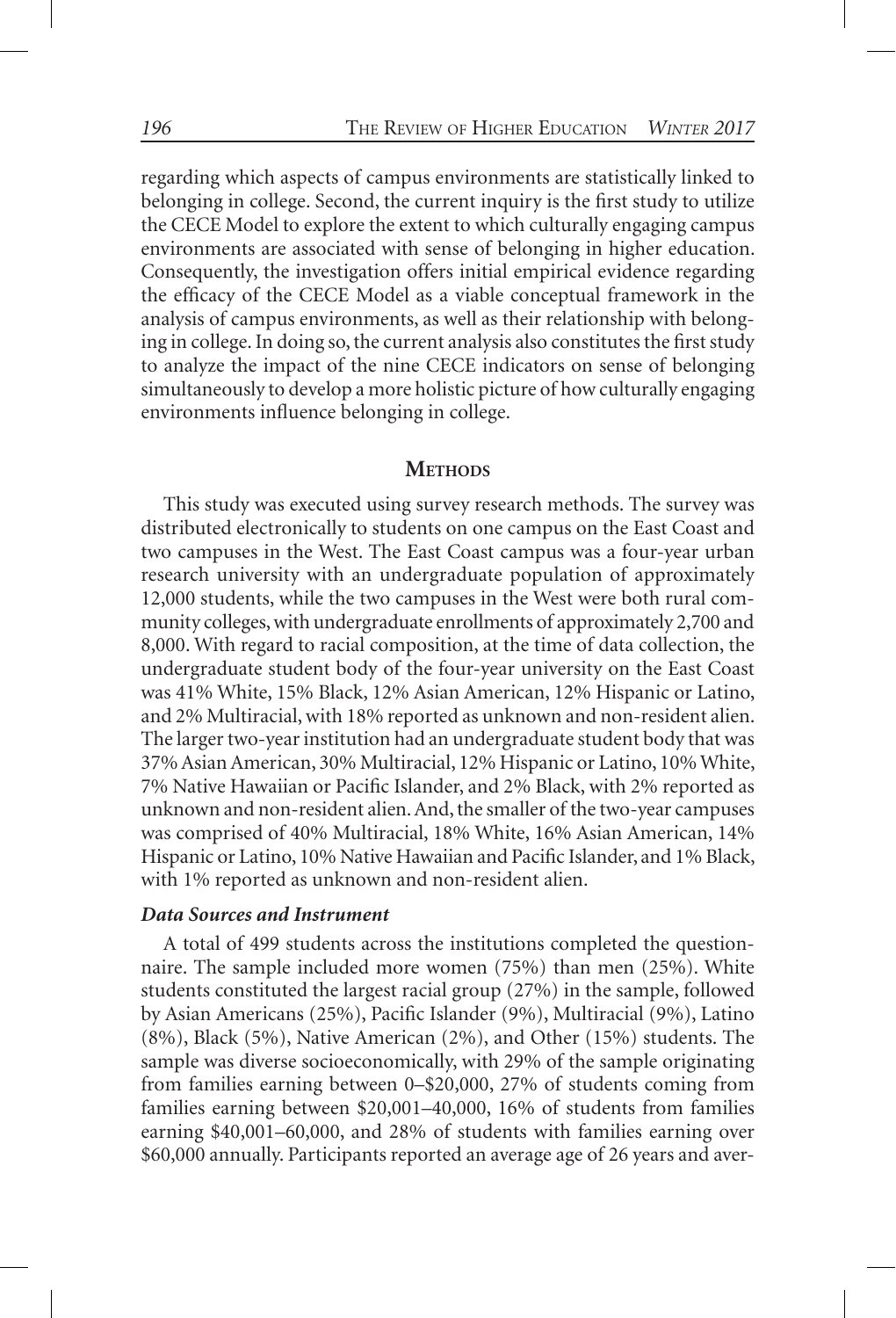age high school GPA of 3.22. And, respondents were slightly more likely to have first-year (25.5%) or sophomore (29.5%) status, than junior (22%) or senior (23%) status.

The survey instrument included questions about demographic information (e.g., race, age, sex, generational status, family income), academic preparation (i.e., high school grade-point average), financial factors (e.g., tuition and financial aid received), and status in school (i.e., how many college credits the participant had completed). It also included 54 survey items that measured the nine CECE indicators and a 3-item sense of belonging scale.

## **KeyVariables**

The control variables entered into the analysis included race, age, sex, parental education level, family income, academic preparation, tuition and financial aid, and status in undergraduate career. For the race variable, White was utilized as the baseline, and all other races (i.e., Asian American, Black, Latino, Native American, and Pacific Islander) were dummy-coded (0=no, 1=yes). *Female* was also dummy-coded (0=male, 1=female). *Age* was a single continuous variable that measures participants' exact age at the time of the survey. *Family income* was a single continuous item that measures the annual family income reported by participants in dollar amount, and whether students were second-generation college student or beyond was a dummy-coded variable measuring whether participants had at least one parent with at least an associate's degree (0=first-generation, 1=second-generation in college or beyond). *Academic preparation* was a continuous measure of students' grade-point average in high school. *Tuition* was measured by the actual annual tuition costs at participants' respective institutions, while *financial aid* was a continuous dollar amount measuring the amount of total aid students had received during the current academic year. And, the *completed credits* variable was a continuous measure of how many total college credits students had completed at the time of the survey.

Table 1 displays the variable definitions, alpha scores, and numerical codes for the key independent variables (i.e., the variables that represent the CECE indicators) and the dependent sense of belonging variable. The outcome was self-reported *sense of belonging* (alpha=.97) and was comprised of three survey items that measured the extent to which students (1) see themselves as part of the campus community, (2) feel that they are a member of the campus community, and (3) feel a sense of belonging to the campus community. The three sense of belonging items are based on the scale developed by Bollen and Hoyle (1990) and subsequently utilized by Hurtado and Carter (1997) to study sense of belonging among Latino college students. These items are now part of a Cooperative Institutional Research Program survey of the Higher Education Research Institution at the University of California, Los Angeles (UCLA).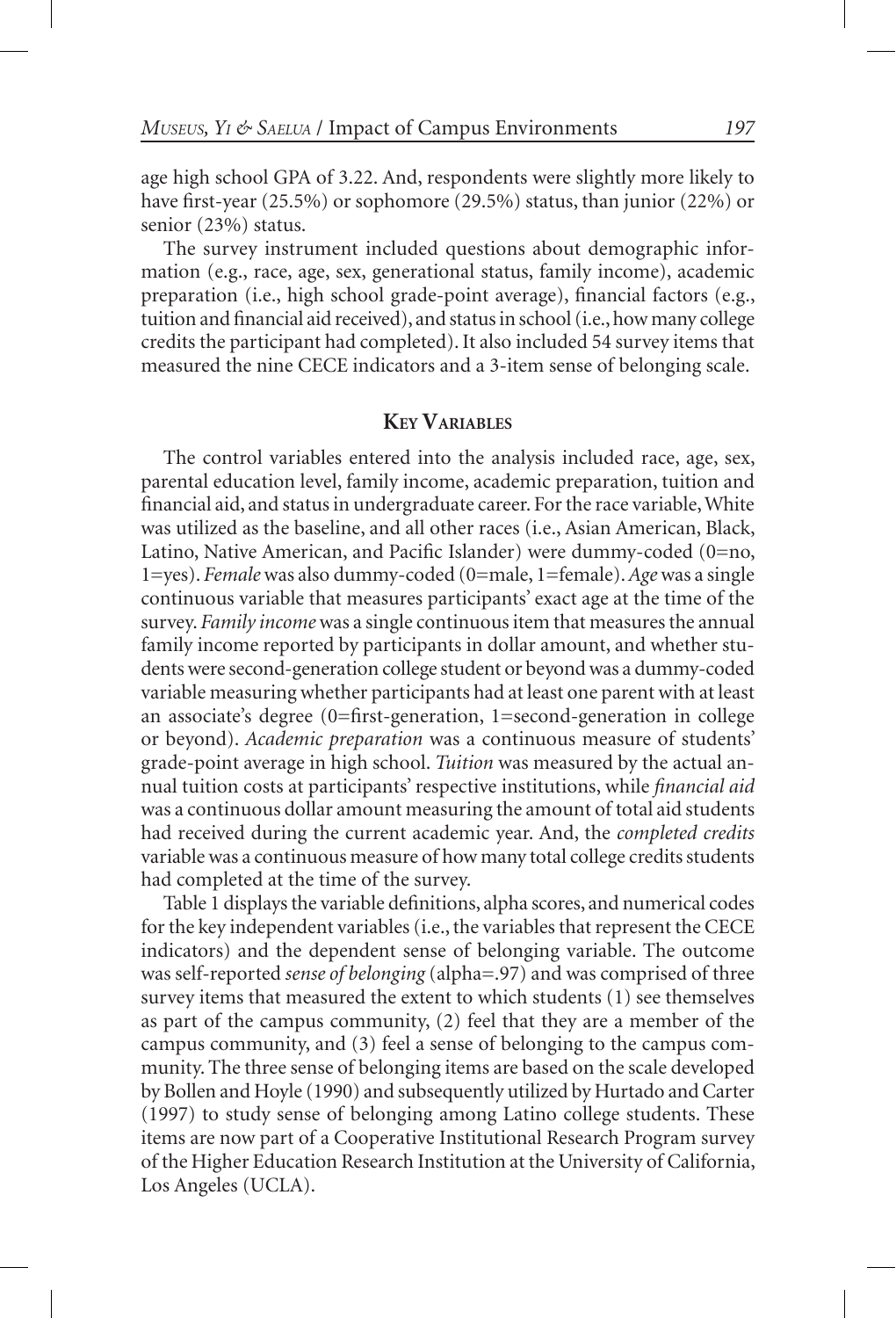|     | -<br>-<br>-<br>-<br>(       |
|-----|-----------------------------|
|     | )<br>!<br>・・・・ ・・・・・・・・・・・・ |
|     |                             |
| ۱   | A THEORY AND<br>ļ           |
| トート | ים ביו ביותר ה              |
|     |                             |
|     | ا<br>ا                      |
|     |                             |
|     | $\overline{\phantom{a}}$    |

| ☑                                                                 | EY VARIABLE NAMES, ALPHA SCORES, DEFINITIONS, AND NUMERICAL CODES                                                                                                                                                                                                                                                                                                                                                                                                                                                                                                                                                                                                                                                                                                                                                                         |
|-------------------------------------------------------------------|-------------------------------------------------------------------------------------------------------------------------------------------------------------------------------------------------------------------------------------------------------------------------------------------------------------------------------------------------------------------------------------------------------------------------------------------------------------------------------------------------------------------------------------------------------------------------------------------------------------------------------------------------------------------------------------------------------------------------------------------------------------------------------------------------------------------------------------------|
| Variable Name                                                     | Variable Definitions and Codes                                                                                                                                                                                                                                                                                                                                                                                                                                                                                                                                                                                                                                                                                                                                                                                                            |
| Sense of Belonging<br>(alpha=.97)<br>Dependent Variable           | to their campus cultures, including the following: The extent to which students (1) see themselves<br>A latent variable that was constructed using three items measuring students' sense of belonging<br>as part of the campus community; (2) feel that they are a member of the campus community;<br>and (3) feel a sense of belonging to the campus community.                                                                                                                                                                                                                                                                                                                                                                                                                                                                          |
| Cultural Familiarity<br>Key Independent Variables<br>$(alpha=82)$ | backgrounds as me frequently on campus; and (3) there is sufficient space for me to connect with<br>A latent variable constructed using three indicators of the extent to which students were able<br>to connect with people from similar backgrounds: The extent to which (1) it is easy to find<br>people on campus with similar backgrounds as me; $(2)$ I interact with people from similar<br>people from my community.                                                                                                                                                                                                                                                                                                                                                                                                              |
| Culturally Relevant Knowledge<br>$(alpha=90)$                     | There are enough opportunities to gain knowledge about my own cultural community;, and $(4)$<br>A latent variable comprised of four indicators that measure the extent to which students had op<br>portunities to learn and exchange knowledge about their own cultural communities: The extent<br>there are NOT as many opportunities to learn about my own cultural community as I expected<br>to which (1) there are enough opportunities to learn about the culture of my own community;<br>(2) there are enough opportunities to learn about my own cultural community's history; (3)<br>(reverse coded).                                                                                                                                                                                                                            |
| Cultural Community Service<br>$(a1pha=.91)$                       | community; $(2)$ there are enough opportunities to give back to my cultural community; $(3)$ there<br>are NOT enough opportunities to positively impact my cultural community (reverse coded); (4)<br>there are NOT enough opportunities to help solve problems in my cultural community (reverse<br>there are enough opportunities to make a positive difference in my cultural community; and (5)<br>had opportunities to give back and positively transform their cultural communities: The extent<br>coded). Each survey item coded: 0=strongly disagree, 1=disagree, 2=neither agree nor disagree,<br>to which (1) there are enough opportunities to help improve the lives of people in my cultural<br>A latent variable that was constructed using five items measuring the extent to which students<br>3=agree, 4=strongly agree. |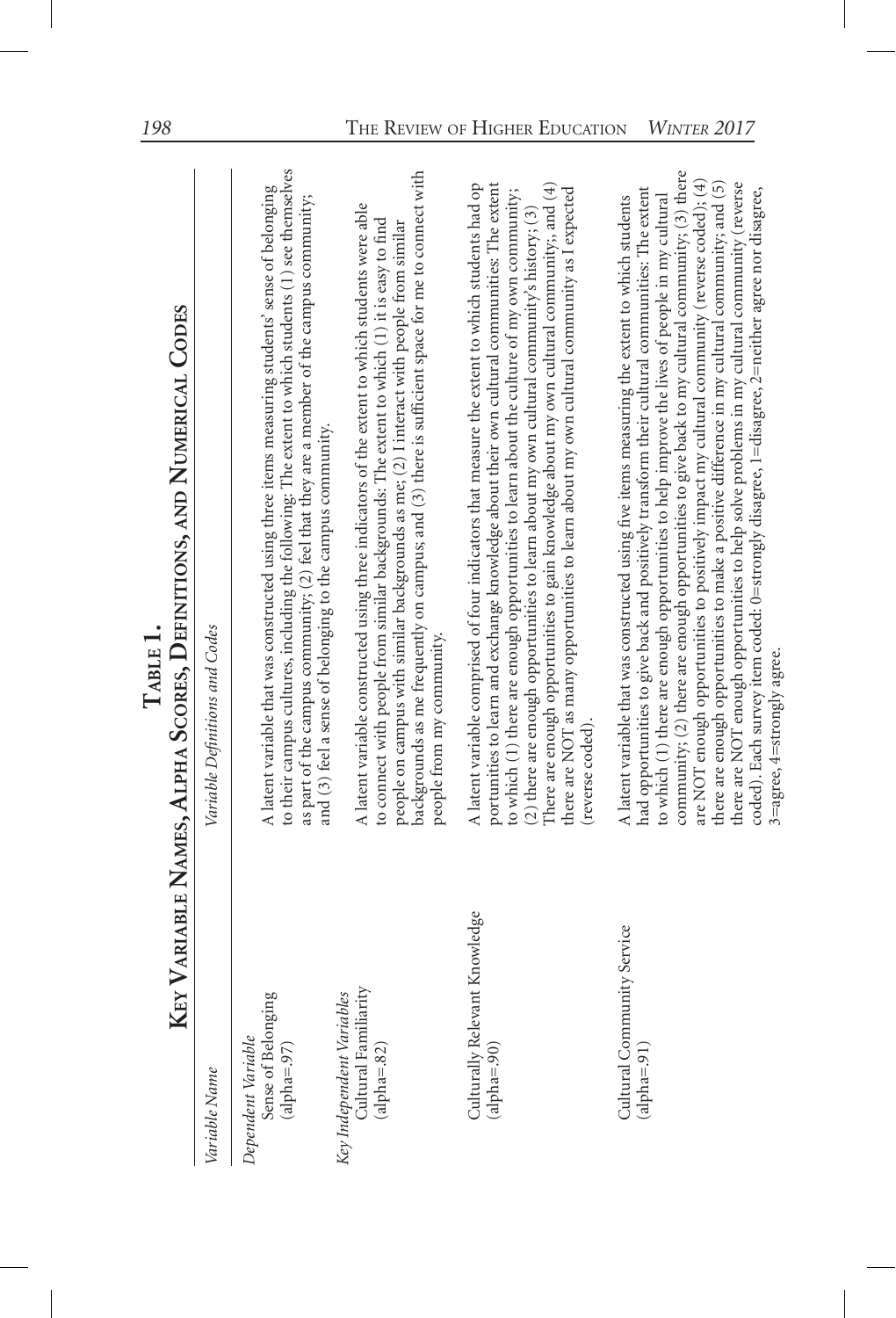| Cross-Cultural Engagement<br>$(alpha=89)$ | social issues with people from different cultural backgrounds; (4) there are enough opportunities<br>to have meaningful discussions about racial and ethnic issues; and (5) there is NOT a supportive<br>dents had opportunities to engage in meaningful discussions with people from different cultures<br>cultural backgrounds (reverse coded); $(3)$ there are enough opportunities to discuss important<br>A latent variable that was comprised of five survey items that measure the extent to which stu-<br>to solve real social and political problems across: The extent to which (1) there are enough op-<br>portunities to have meaningful interactions with people from other cultural backgrounds; $(2)$<br>environment for having meaningful discussions about important social issues across cultural<br>there are NOT enough opportunities to discuss important issues with people from different<br>groups (reverse coded). |
|-------------------------------------------|---------------------------------------------------------------------------------------------------------------------------------------------------------------------------------------------------------------------------------------------------------------------------------------------------------------------------------------------------------------------------------------------------------------------------------------------------------------------------------------------------------------------------------------------------------------------------------------------------------------------------------------------------------------------------------------------------------------------------------------------------------------------------------------------------------------------------------------------------------------------------------------------------------------------------------------------|
| Cultural Validation<br>$(alpha=-.90)$     | people on campus do NOT value my cultural community (reverse coded); (4) people on campus<br>value the experiences of people in my cultural community; and (5) people on campus do NOT<br>A latent variable that was constructed using five indicators measuring the extent to which stu-<br>dents feel like they are valued by the campus community: The extent to which $(1)$ people on<br>campus value the cultural knowledge that I possess; $(2)$ my culture is valued on campus; $(3)$                                                                                                                                                                                                                                                                                                                                                                                                                                                |

Collectivist Cultural Orientations  $(alpha=89)$  Humanized Educational Environments  $(alpha=88)$ 

extent to which (1) people on this campus help each other succeed; (2) people on this campus do extent to which  $(1)$  people on this campus help each other succeed;  $(2)$  people on this campus do Collectivist Cultural Orientations A latent variable that was constructed using three indicators that measured the extent to which NOT support each other (reverse coded); and (3) people on this campus work together toward NOT support each other (reverse coded); and (3) people on this campus work together toward A latent variable that was constructed using three indicators that measured the extent to which students had felt like the culture of campus was more collectivist and less individualistic: The (alpha=.89) students had felt like the culture of campus was more collectivist and less individualistic: The common goals. common goals.

value the knowledge possessed by people in my cultural community (reverse coded).

value the knowledge possessed by people in my cultural community (reverse coded).

(alpha=.88) which students felt like faculty and staff cared about them and were committed to their success: care about students on my campus (reverse coded); (3) faculty on campus are committed to my which students felt like faculty and staff cared about them and were committed to their success: care about students on my campus (reverse coded); (3) faculty on campus are committed to my The extent to which (1) I view faculty on campus as caring human beings; (2) faculty do NOT The extent to which  $(1)$  I view faculty on campus as caring human beings;  $(2)$  faculty do NOT A latent variable that was constructed comprised of four indicators measuring the extent to Humanized Educational Environments A latent variable that was constructed comprised of four indicators measuring the extent to success; and (4) staff on campus are committed to my success. success; and (4) staff on campus are committed to my success.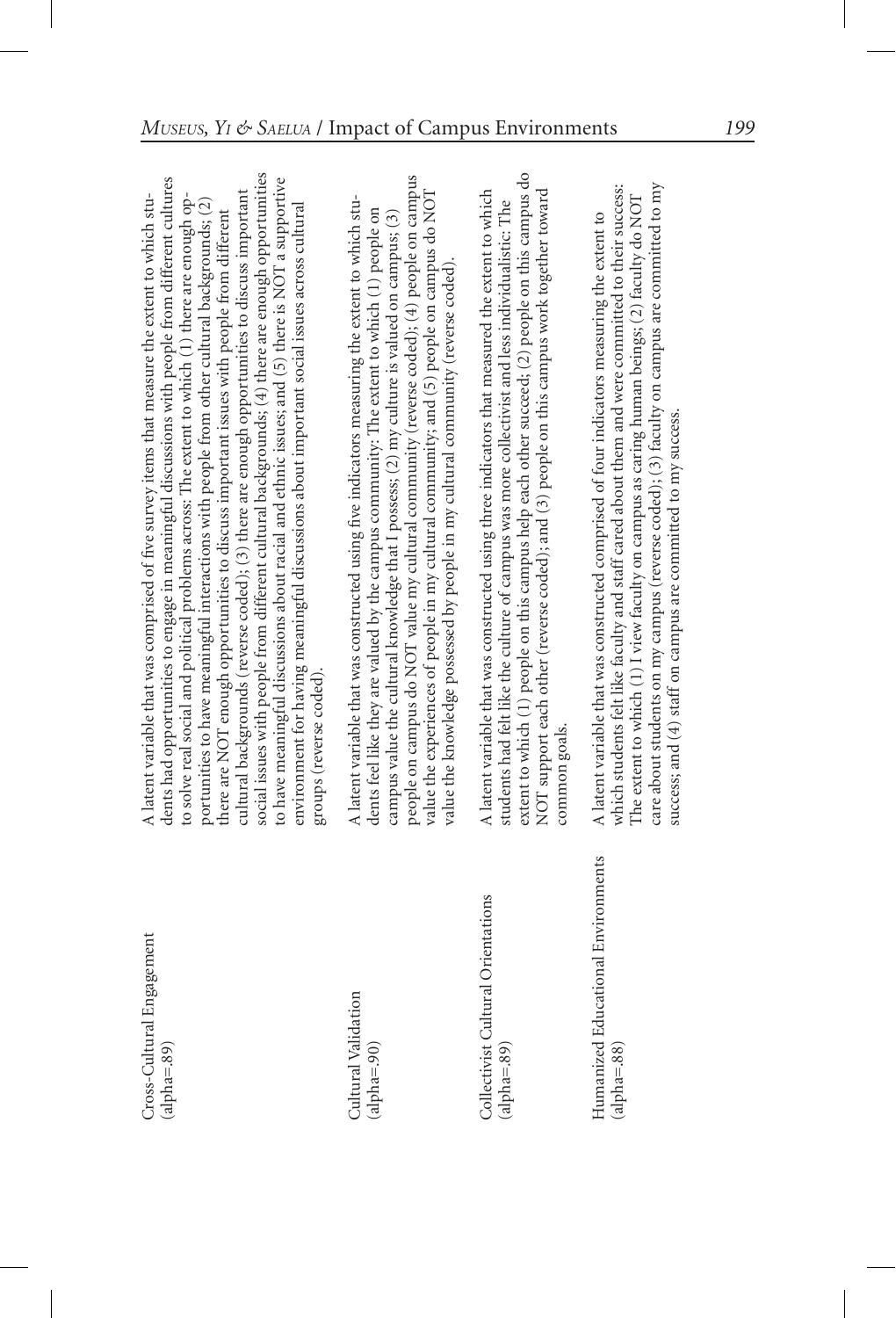| A latent variable constructed using five indicators measuring the extent to which students felt like<br>seek out new learning opportunities (reverse coded); (4) people on campus often push me to take<br>tion about support that is available on campus; (3) people on campus do NOT often push me to<br>about new learning opportunities; (2) people on this campus often send me important informa-<br>support: The extent to which (1) people on this campus often send me important information<br>advantage of new learning opportunities; and (5) I feel like I have to hunt down new learning<br>faculty and staff proactively ensured that they had access to information, opportunities, and<br>opportunities on my own (reverse coded). | campus who I can trust to give me that support; (2) if I have a problem, I know a person on cam-<br>information or support they need: The extent to which (1) if I need support, I know a person on<br>pus who I can trust to help me solve that problem; (3) if I need information, I know a person on<br>campus who I can trust to give me the information I need; $(4)$ if I have a question, there is NOT<br>a person who I can trust to answer it (reverse coded); and (5) there is someone on campus I can<br>students had access to one or more campus agents who they were confident would provide the<br>A latent variable constructed using five items measuring items measuring the extent to which<br>trust to help me, no matter what kind of support I need. |  |
|-----------------------------------------------------------------------------------------------------------------------------------------------------------------------------------------------------------------------------------------------------------------------------------------------------------------------------------------------------------------------------------------------------------------------------------------------------------------------------------------------------------------------------------------------------------------------------------------------------------------------------------------------------------------------------------------------------------------------------------------------------|----------------------------------------------------------------------------------------------------------------------------------------------------------------------------------------------------------------------------------------------------------------------------------------------------------------------------------------------------------------------------------------------------------------------------------------------------------------------------------------------------------------------------------------------------------------------------------------------------------------------------------------------------------------------------------------------------------------------------------------------------------------------------|--|
| Proactive Philosophies<br>$alpha = .87$                                                                                                                                                                                                                                                                                                                                                                                                                                                                                                                                                                                                                                                                                                             | Holistic Support<br>(alpha= $.94$ )                                                                                                                                                                                                                                                                                                                                                                                                                                                                                                                                                                                                                                                                                                                                        |  |

Note: All survey items in this table were coded: 0=strongly disagree, 1=disagree, 2=neither agree nor disagree, 3=agree, 4=strongly agree. *Note*: All survey items in this table were coded: 0=strongly disagree, 1=disagree, 2=neither agree nor disagree, 3=agree, 4=strongly agree.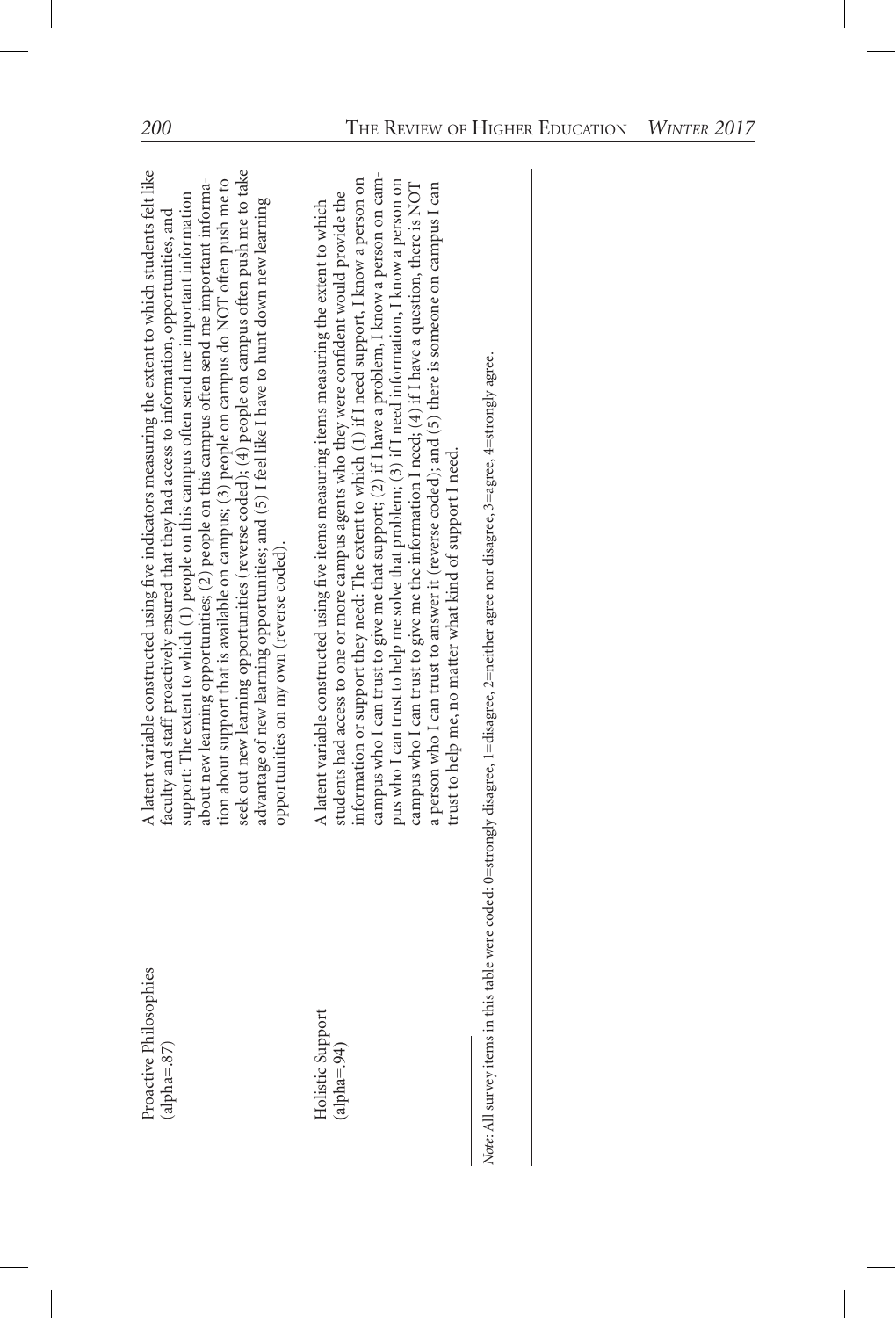The focal predictor variables that were included in this regression analysis included the nine CECE indicators. Museus, Zhang, and Kim (2015) previously developed an initial CECE Scale of 54 items designed to measure the nine CECE constructs. To examine the content validity of the CECE Scale, they asked a panel of nine subject matter experts (SMEs) in the areas of quantitative methods, campus diversity, and college student success to critique the survey items, and incorporated the expert feedback into a revised set of items.

Then, building on the work of validity experts (Lawshe, 1975; Wilson, Pan, & Schumsky, 2012), Museus et al. (2015) asked a second panel of 5 SMEs to rate each individual item on how essential it was to the measurement of the construct that it was intended to measure on a 3-point scale (1=very important, 2=useful but not important, and 3=and not important at all). Next, they used those ratings to compute content validity ratios (CVRs) to assess content validity (Lawshe, 1975; Wilson et al., 2012). CVRs are values measured on a scale from  $-1$  to  $+1$ , with a  $+1$  being the outcome when all SMEs rate the item as *very important*, a 0 indicating that half of the SMEs rate the item as *very important*, and a -1 resulting when all SMEs rate the scale as *not important at all* or *useful but not very important*. CVRs are computed using the equation,

$$
CVR = \frac{n_{e - (\frac{N}{2})}}{\frac{N}{2}},
$$

where *n* is the number of SMEs who evaluated the respective survey item as very important and *N* is the total number of SMEs on the panel. Next, based on criteria used in previous validity studies (Schmitt & Ostroff, 1986; Schultz, Whitney, & Zickar, 2013), they retained all items with positive CVRs for the construct validity analysis. Then, to assess construct validity, Museus et al. (2015) used a sample of 499 students across three campuses to conduct factor analyses and reliability analyses and concluded that all nine constructs had high construct validity and alpha scores between .81 and .94. Overall, these results suggest that the content and construct validity of the CECE Scale are sufficient for it to be used in further analyses.

Five variables measuring cultural relevance emerged from the aforementioned content and construct validity analyses (Museus et al., 2015). First, *cultural familiarity* (alpha=.81) was comprised of three items that measured the extent to which students agreed that they had opportunities to connect with people who understood their backgrounds and identities. Second, *culturally relevant knowledge* (alpha=.91) was measured by four factors measuring the extent to which participants agreed with statements that they had opportunities to learn and exchange knowledge about their own cultural communities. Third, *cultural community service* (alpha=.92) was comprised of five measures of the extent to which students felt like they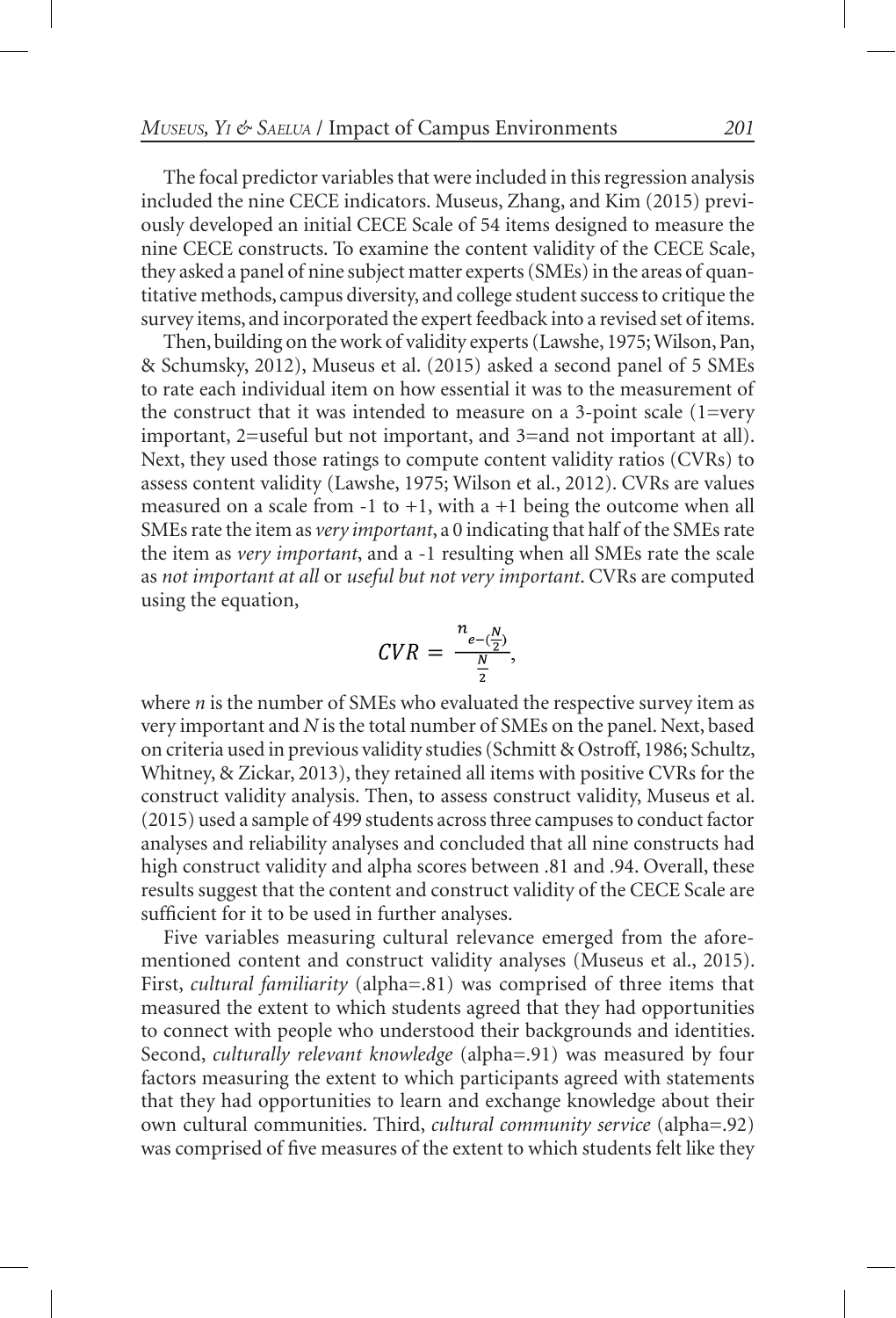had opportunities to give back and positively transform their communities. Fourth, *cross-cultural engagement* (alpha=.90) was comprised of five items measuring the degree to which students agreed that they had spaces to engage in meaningful cross-cultural dialogue. Finally, *cultural validation* (alpha=.90) consisted of five items that measured the extent to which respondents agreed that they felt that the campus valued members of their cultural community.

Four emergent items measured cultural responsiveness (Museus et al., 2015). First, *collectivist cultural orientations* (alpha=.89) was comprised of three items that measured the degree to which students perceived their campus communities to have collectivist orientations. Second, *humanized educational environments* (alpha=.87) was comprised of four items measuring the extent to which students felt that faculty and staff on campus cared about and were committed to the success of students. Third, *proactive philosophies*  (alpha=.87) consisted of five questions that measured the extent to which participants felt people on their campus went above and beyond offering opportunities for learning and were proactive in their provision of support. Finally, *holistic support* (alpha=.94) was comprised of five items that measured the degree to which students believed that they had at least one institutional agents who they could trust to provide them appropriate support, regardless of the question they had or problem that they faced.

#### **Data Analysis**

Data were entered into SPSS and missing values were imputed using the Expectation Maximization option. Data analysis for this study was conducted in two phases. In Phase I, we employed Principal Components Analysis (PCA) with Varimax Rotation and reliability analyses to reduce the number of variables and maximize the amount of variance in the measured variables. The PCA was conducted and principal components were evaluated using Eigenvalues and factor loadings. We followed researcher recommendations that minimum eigenvalues of 1.0 are recommended for retaining principal components, while factor loadings of .40 and communalities of .50 are adequate thresholds for retaining survey items (see Hinton, McMurray & Brownlow, 2014; Larose & Larose, 2015; Osborne & Costello, 2004; Stevens, 1992; Tabachnick & Fidell, 2001). Thus, criteria we used to retain components and items in the PCA included (1) Eigenvalues above 1.0 to retain principal components and (2) factor loadings above .40 and communalities above .50 to retain corresponding survey items. The PCA resulted in nine components that correspond with the nine CECE indicators discussed in the sections above.

The constructs, alpha reliability scores, and survey items that emerged from the current PCA all mirrored those resulting from our earlier factor analysis (Museus et al., 2015). The PCA resulted in nine principal components that correspond with the nine factors from the earlier factor analysis.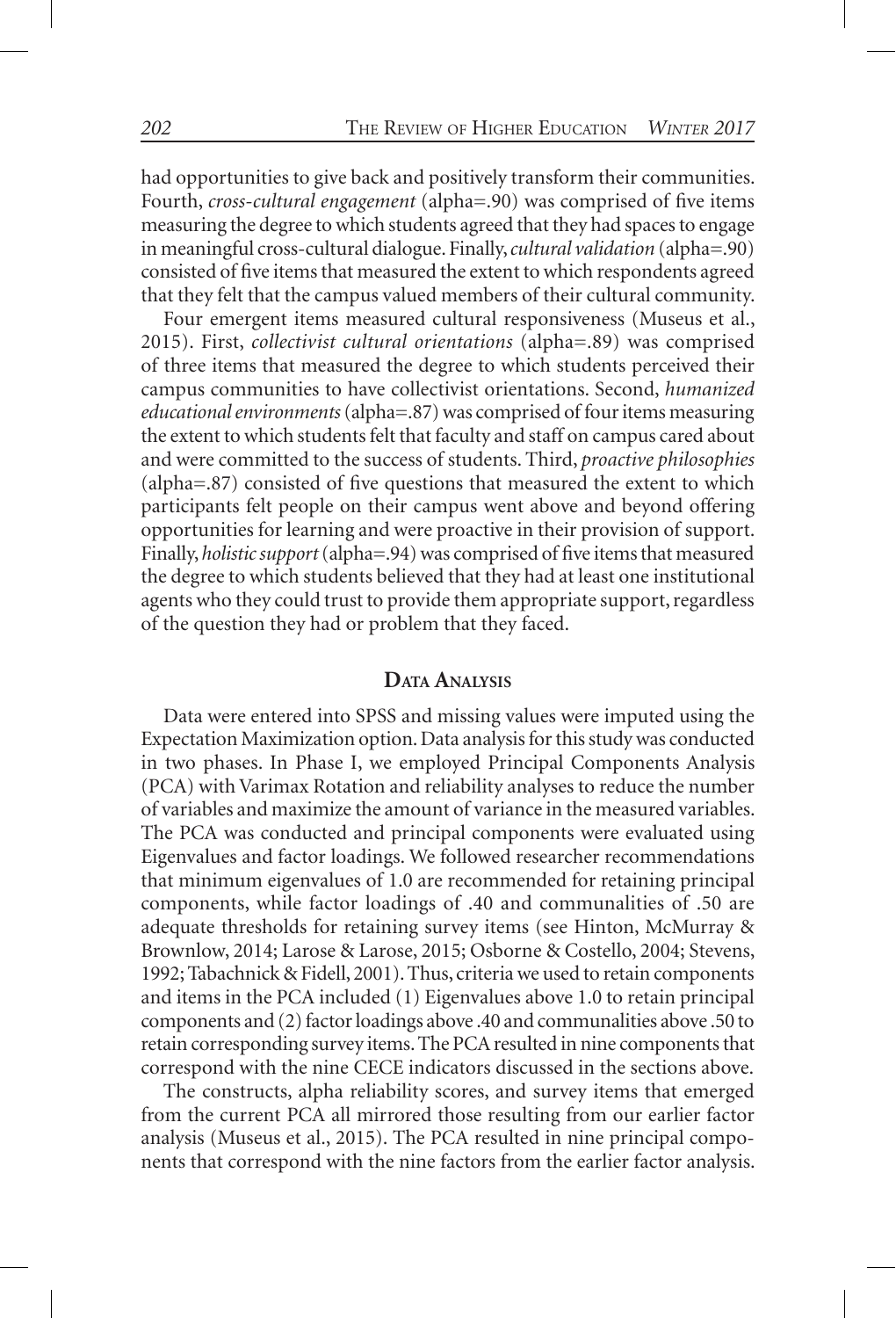These emergent components had alpha reliability scores between .82 and .94, which were very similar to the alpha scores of .81 and .94 resulting from the earlier construct validity analysis. In addition, similar to the earlier factor analysis, the PCA resulted in the retention of 39 items corresponding to the 9 indicators.

After identifying the nine emergent factors mentioned above, we examined the factor loadings of each individual survey item and reliability of each of the nine latent constructs. First, to determine which survey items to retain for each indicator, we omitted factor loadings below .40. Then, we conducted reliability analyses and computed alpha reliability scores for each of the nine factors. In cases in which the reliability statistics indicated that one or more survey items could be dropped to reduce the number of items associated with each factor and increase reliability, those items were omitted to generate a more parsimonious and refined set of items for each factor. After excessive items were removed, reliability analyses were computed again for each of the nine factors to generate the final reliability coefficients. The result of this PCA and reliability analysis was a 41-item scale represented by nine factors. We repeated the same process for sense of belonging, and we generated a single three-item belonging factor.

In Phase II, we examined the relationships between the CECE indicators and the sense of belonging outcome. First, we computed bivariate correlations for the CECE indicators and sense of belonging (see Table 2). Then, we utilized hierarchical linear regression techniques to evaluate the predictive power of demographic, precollege preparation, financial factors, status, and culturally engaging campus environments on belonging. The demographic variables were entered into the regression equation in Block 1. Financial variables and credits completed were entered into the equation in Block 2. And, the nine CECE indicators were entered into the equation in the final Block. The hierarchical approach permitted the examination of the unique contribution of the CECE indicators in explaining the variance in the outcome.

#### **Limitations**

Before proceeding with the overview of the results of the current analysis, it is important to note at least three limitations of our study. First, our sample only included 499 students across three institutions, and the generalizability of our results is limited. Second, some groups (e.g., Native Americans) were not well represented in our sample, so the findings of this analysis might be less indicative of their realities than the populations that had greater representation in the participant sample. Third, the study was conducted using a cross-sectional design and only captured students' perspectives at one point in time. As a result, we were unable to control for initial predispositions to participants reporting of higher or lower levels of sense of belonging at the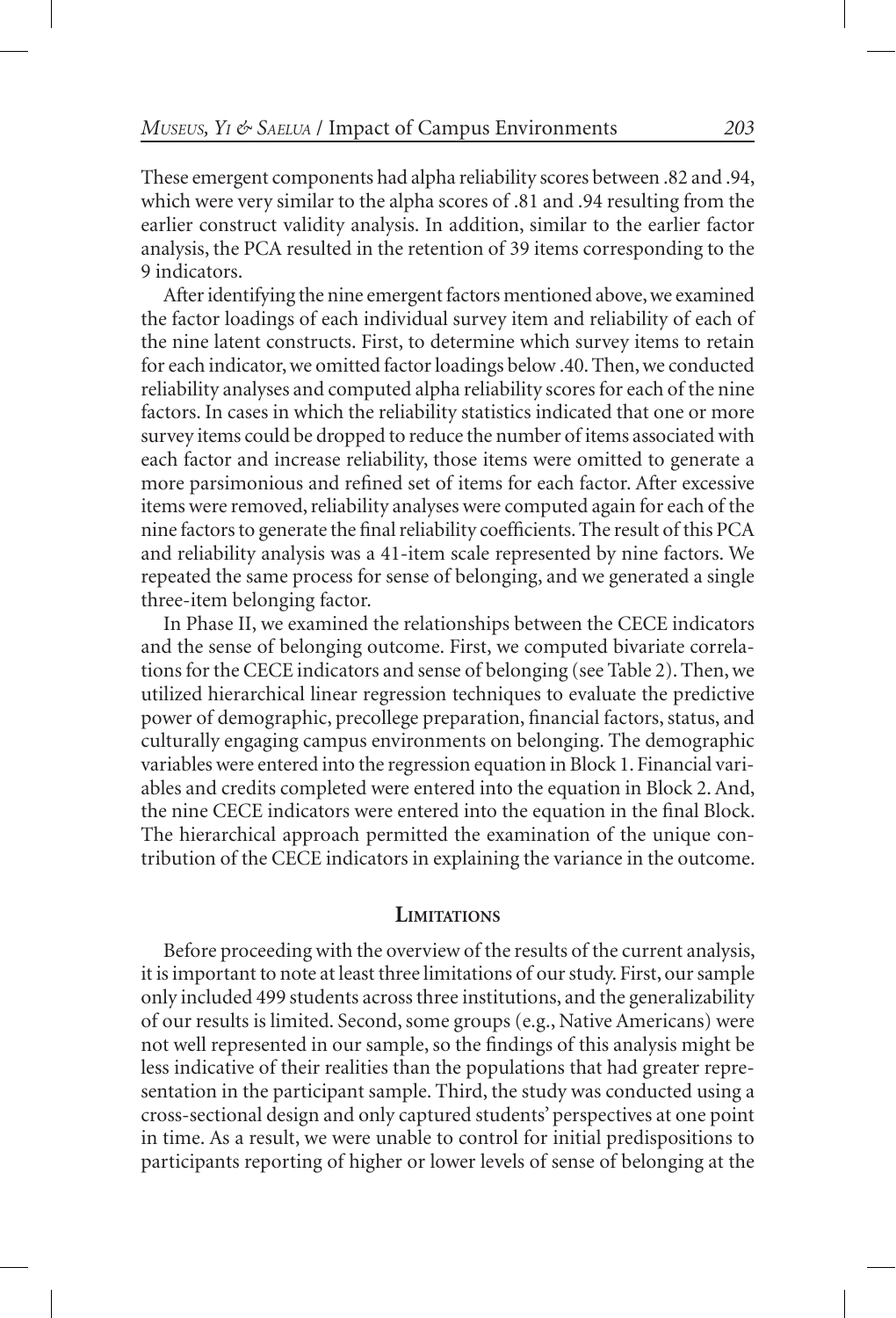|                                                                                                                                                                                   |           |          | KEY VARIABLE CORRELATIONS<br>$T$ ABLE 2. |          |          |           |          |          |          |          |
|-----------------------------------------------------------------------------------------------------------------------------------------------------------------------------------|-----------|----------|------------------------------------------|----------|----------|-----------|----------|----------|----------|----------|
|                                                                                                                                                                                   | SOB       | GF       | CRK                                      | CCS      | CCE      | <b>P</b>  | CCO      | HE       | PP       | НS       |
| Sense of Belonging (SOB,                                                                                                                                                          | 1.00      | $.61***$ | $.45***$                                 | $.42***$ | $.39***$ | $***$ [9. | $.69***$ | $.60**$  | $.64***$ | $.60***$ |
| Cultural Familiarity (CF)                                                                                                                                                         | $.61***$  | $1.00$   | $49***$                                  | $.52***$ | $.48***$ | $.58***$  | $.56***$ | $.52***$ | $.53***$ | $49***$  |
| Culturally Relevant Knowledge (CRK)                                                                                                                                               | $.45***$  | $.49***$ | 1.00                                     | $.62***$ | $.45***$ | $.55***$  | $.44***$ | $.48***$ | $.46***$ | $.42***$ |
| Cultural Community Service (CCS)                                                                                                                                                  | $.42***$  | $.52***$ | $.62***$                                 | 1.00     | $.53***$ | $.53***$  | $.45***$ | $.46***$ | $.49***$ | $.39***$ |
| Cross-Cultural Engagement (CCE)                                                                                                                                                   | $.39***$  | $.48***$ | $.45***$                                 | $.53***$ | 1.00     | $***6$ .  | $.45***$ | $.42***$ | $.39***$ | $.34***$ |
| Cultural Validation (CV)                                                                                                                                                          | $.61***$  | $.58***$ | $.55***$                                 | $.53***$ | $.49***$ | 1.00      | $.53***$ | $.51***$ | $.50***$ | $.42***$ |
| Collectivist Cultural Orientations (CCO)                                                                                                                                          | $.69***$  | $.56***$ | $\star\star\star\star$                   | $.45***$ | $.45***$ | $.53***$  | 1.00     | $.67***$ | $.62***$ | $.59***$ |
| Environments (HE)<br>Humanized Educational                                                                                                                                        | $.60$ *** | $.52***$ | $.48***$                                 | $.46***$ | $.42***$ | $.51***$  | $.67***$ | $1.00\,$ | $.63***$ | $.66***$ |
| Proactive Philosophies (PP)                                                                                                                                                       | $***$ 9.  | $.53***$ | $.46***$                                 | $.49***$ | $.39***$ | $***050$  | $.62***$ | $.63***$ | 1.00     | $.59***$ |
| Holistic Support (HS)                                                                                                                                                             | $*^{***}$ | $49***$  | $.42***$                                 | $.39***$ | $.34***$ | $.42***$  | $.59***$ | $.66***$ | $.59***$ | 1.00     |
| *** indicates statistical significance at the .001 level<br>** indicates statistical significance at the .01 level<br>Note: * indicates statistical significance at the .05 level |           |          |                                          |          |          |           |          |          |          |          |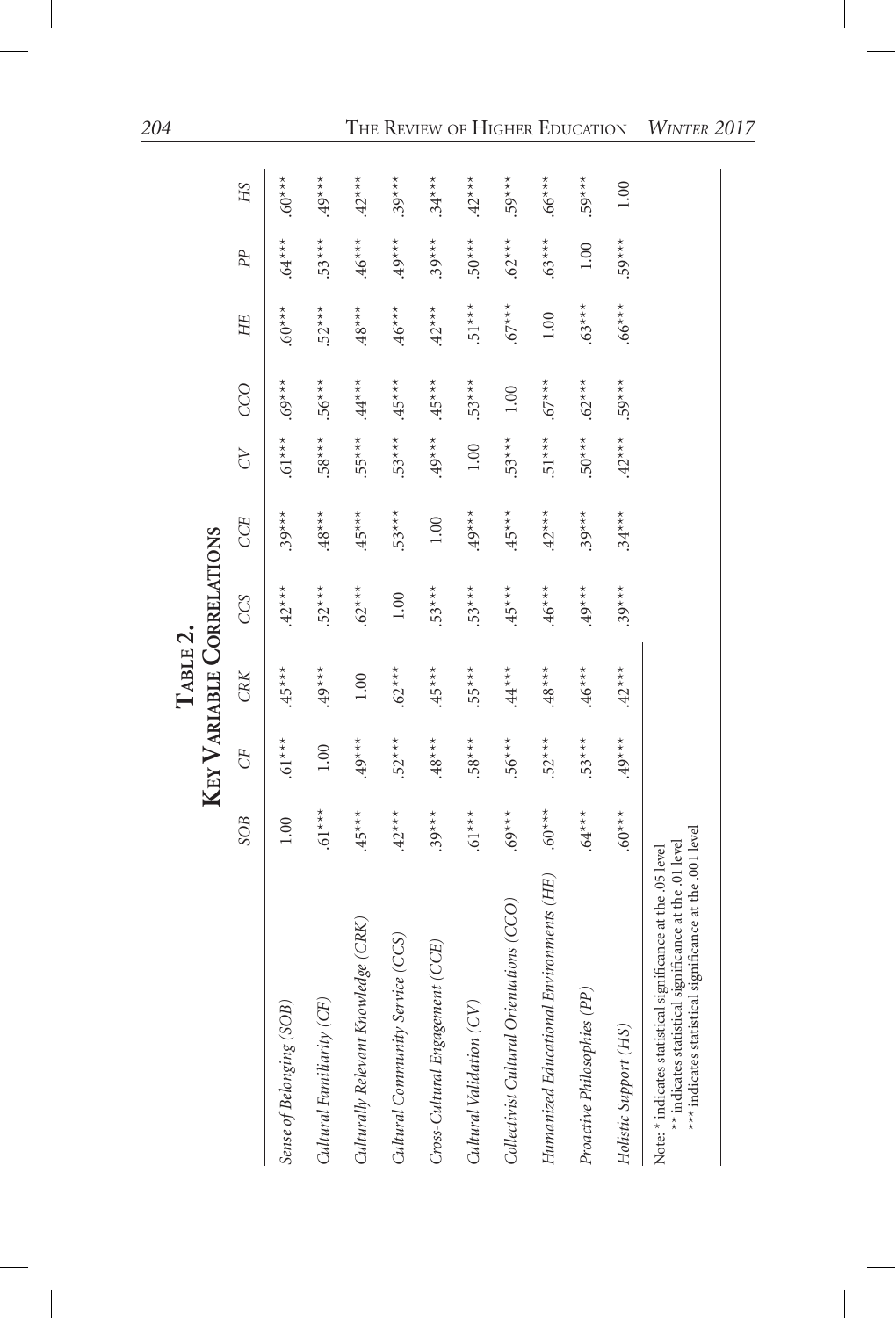time of entry into higher education. Fourth, our data represent a snapshot of students' experiences and perspectives at a single point in time. Thus, we could not account for the role of time in our parameter estimation. Nevertheless, we developed our regression model using existing theory and evidence to ensure the most logical hypothesis of relationships among those variables (Hurtado & Carter, 1997; Jun & Tierney, 1999; Kuh & Love, 2000; Museus & Quaye, 2009; Tierney, 1999). Hence, the results should be interpreted with caution until future studies are conducted with larger diverse samples and longitudinal analyses that control for pre-college dispositions to reporting of sense of belonging. Finally, our regression model did not control for contextual variables (e.g., work hours and living on campus) that might moderate students' access to culturally engaging environments or the ways in which they experience them.

#### **Results**

The *R*-squared for the final model was .69, while the adjusted *R*-squared was .68, suggesting that the model explained 68–69% of the variation in sense of belonging outcome. The *R-*squared change that resulted from the addition of Block 3 (i.e., the CECE indicators) to the equation was .56, indicating that 56% of the variation in the belonging outcome variable was explained by the nine CECE variables.

Table 2 includes the bivariate correlation coefficients, which is measured on a scale from 0-1 and offers a measure of the strength of the relationship between the two variables. The table also provides an indication of whether each coefficient is statistically significant. The correlation statistics indicate that all nine CECE variables are positively correlated with sense of belonging, and these relationships are all significant at the .001 level. Collectivist cultural orientations  $(r=.69)$  was most strongly correlated with sense of belonging, followed by proactive philosophies (*r*=.64), cultural familiarity (*r*=.61), cultural validation (*r*=.61), humanized educational environments (*r*=.60), holistic support (*r*=.60), culturally relevant knowledge (*r*=.45), cultural community service (*r*=.42), and cross-cultural engagement (*r*=.39).

The results of the regression analysis are shown in Table 3. The results display the standardized regression coefficients (i.e., the beta weights) and p-values. The standardized path coefficients represent the standard deviation change in the dependent variable for each one standard deviation change in the independent variable, holding all other predictor variables in the regression equation constant. And, p-values below .05 suggest statistical significance.

The resulting regression statistics in Table 3 show that, controlling for other factors, Latinos (β=.07) exhibited a stronger sense of belonging than Whites,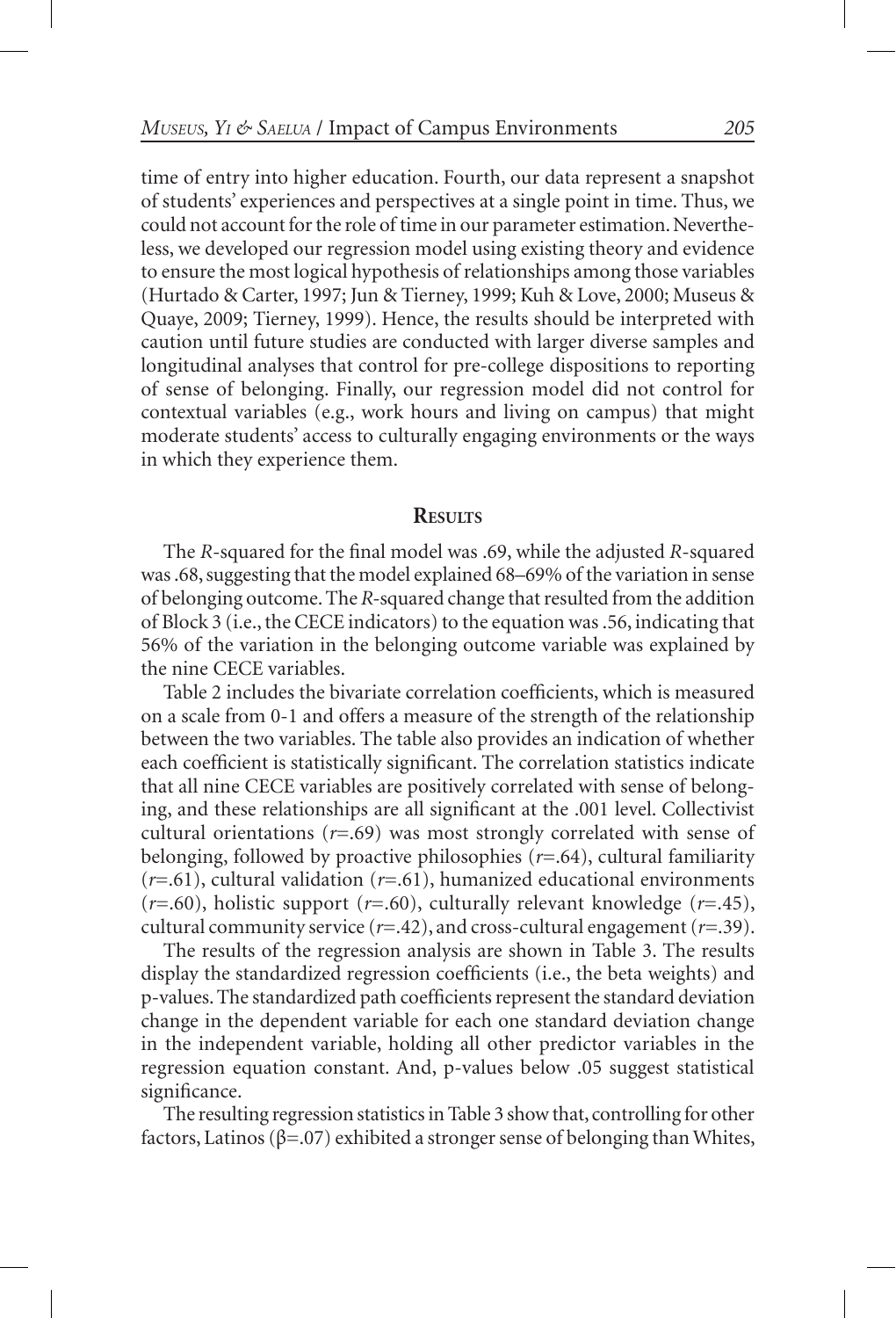and this relationship was statistically significant at .05. In contrast, identifying with any other group of color was not significantly associated with sense of belonging. The regression results suggest that women exhibited a greater sense of belonging than men ( $\beta$ =.07), and this relationship was statistically significant at the .01 level. The regression coefficients for age ( $\beta$ =.06), family income (β=-.02), and second generation or beyond (β=.00) were all statistically insignificant in the final model. However, academic preparation  $(\beta = .10)$ and financial aid awards ( $\beta$ =.16) were positively associated with belonging, and these relationships were significant at the .001 level. In contrast, tuition  $(\beta=-.11)$  was negatively associated with belonging and statistically significant at the .001 level. Finally, number of credits completed ( $\beta$ =.01) was not significantly related to belonging.

Given the moderate-to-strong relationships between the CECE predictor variables and the large *R-*squared that resulted from the regression analysis, it was important to examine regression diagnostics for indications of multicollinearity. The regression output indicated that the Tolerance statistics of each individual variable in the model were .40 or higher, and all VIF were 2.2 or lower, indicating that multicollinearity did not bias the regression results.

Table 3 also displays standardized coefficients and p-values related to the relationships between the nine CECE variables and sense of belonging outcome. When holding all other variables in the final model constant, eight of the nine CECE variables were positively associated with sense of belonging, while one indicator (i.e., cultural community service) was negatively related to the outcome. Of the nine indicators, five exhibited positive and statistically significant relationships with the sense of belonging outcome, while one exhibited a negative and statistically significant relationship. Collectivist cultural orientations exhibited the strongest positive relationship with the belonging outcome ( $\beta = 0.25$ ,  $p < 0.01$ ), followed by cultural validation (β=.24, *p<*.001), cultural familiarity (β=.23, *p<*.001), proactive philosophies (β=.19, *p<*.05), and holistic support (β=.14, *p<*.001). The only indicator that was negatively associated with sense of belonging was cultural community service ( $\beta$ =-.10,  $p$ <.01). The regression coefficients exhibited by culturally relevant knowledge, cross-cultural engagement, and humanized educational environments were all insignificant at the .05 significance level.

To examine whether the relationships between the nine CECE indicators and sense of belonging vary by race, we conducted a post-hoc analysis. Specifically, we sought to examine the interactions between race and the nine CECE indicators. First, we created a dichotomous *non-White* variable (0=White, 1=non-White). Second, we centered each independent variable. Researchers have noted that interaction terms can increases the probability of multicollinearity, and some researchers argue that centering variables on their mean can help minimize the potential of multicollinearity resulting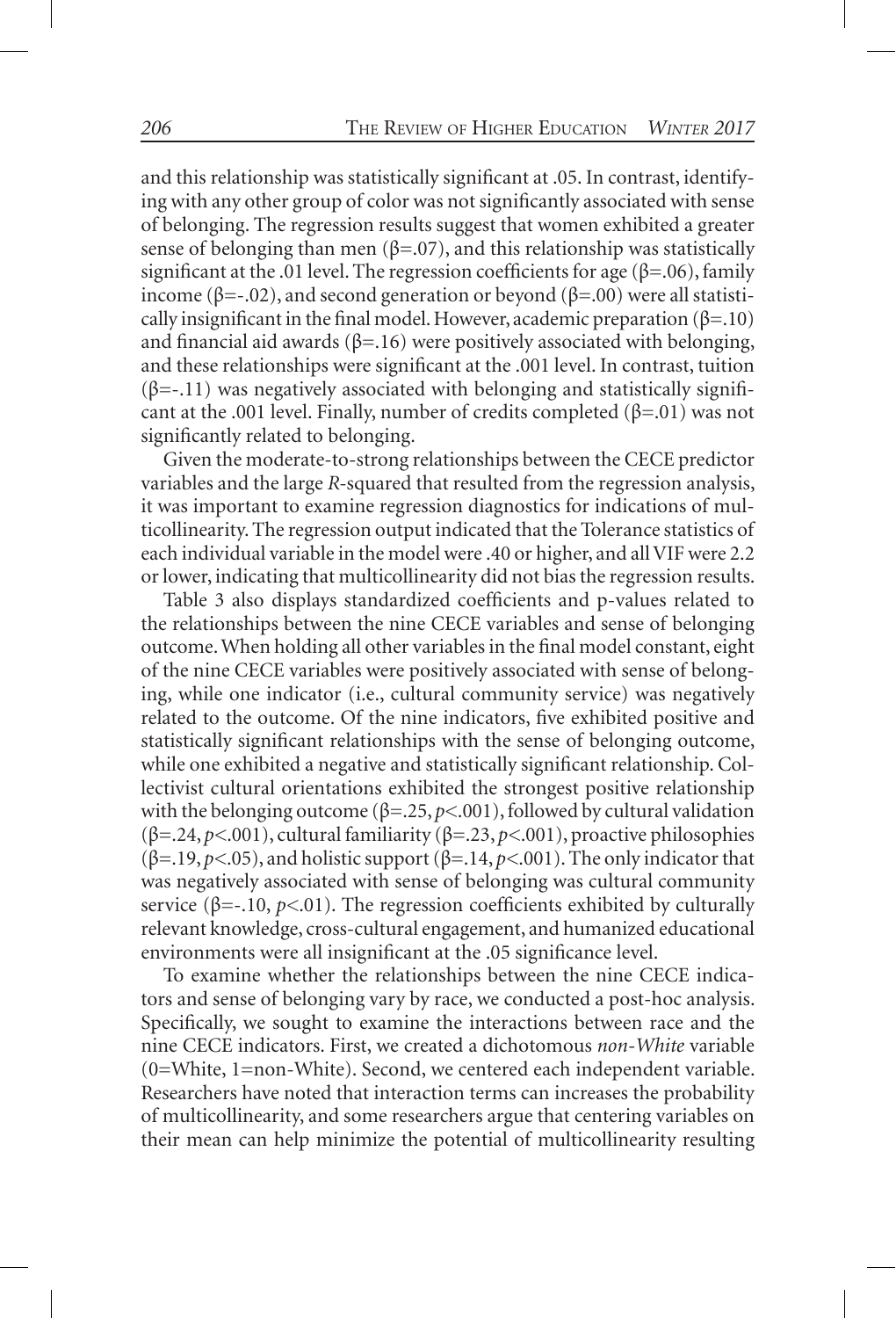|                                                                                                                       |                    | TABLE 3. REGRESSION RESULTS                                                                                                                                                                                                                                                                                                                          |                                                   |                                                                                                                                                       |                                             |            |
|-----------------------------------------------------------------------------------------------------------------------|--------------------|------------------------------------------------------------------------------------------------------------------------------------------------------------------------------------------------------------------------------------------------------------------------------------------------------------------------------------------------------|---------------------------------------------------|-------------------------------------------------------------------------------------------------------------------------------------------------------|---------------------------------------------|------------|
|                                                                                                                       | Block <sub>1</sub> |                                                                                                                                                                                                                                                                                                                                                      |                                                   | Block 2                                                                                                                                               |                                             | Block 3    |
|                                                                                                                       | Beta               | $p$ -value                                                                                                                                                                                                                                                                                                                                           | Beta                                              | $p$ -value                                                                                                                                            | Beta                                        | $p$ -value |
| Race                                                                                                                  |                    |                                                                                                                                                                                                                                                                                                                                                      |                                                   |                                                                                                                                                       |                                             |            |
| Asian American                                                                                                        |                    |                                                                                                                                                                                                                                                                                                                                                      |                                                   |                                                                                                                                                       |                                             |            |
| Black                                                                                                                 |                    |                                                                                                                                                                                                                                                                                                                                                      |                                                   |                                                                                                                                                       |                                             |            |
| Latino                                                                                                                |                    |                                                                                                                                                                                                                                                                                                                                                      |                                                   |                                                                                                                                                       |                                             |            |
| Native American                                                                                                       |                    |                                                                                                                                                                                                                                                                                                                                                      |                                                   |                                                                                                                                                       |                                             |            |
| Pacific Islander                                                                                                      |                    |                                                                                                                                                                                                                                                                                                                                                      |                                                   |                                                                                                                                                       |                                             |            |
| Female                                                                                                                | 그 그 의 그 그 그 그 그 의  | $\frac{2}{3}$<br>$\frac{2}{3}$<br>$\frac{2}{3}$<br>$\frac{2}{3}$<br>$\frac{2}{3}$<br>$\frac{2}{3}$<br>$\frac{2}{3}$<br>$\frac{2}{3}$<br>$\frac{2}{3}$<br>$\frac{2}{3}$<br>$\frac{2}{3}$<br>$\frac{2}{3}$<br>$\frac{2}{3}$<br>$\frac{2}{3}$<br>$\frac{2}{3}$<br>$\frac{2}{3}$<br>$\frac{2}{3}$<br>$\frac{2}{3}$<br>$\frac{2}{3}$<br>$\frac{2}{3}$<br> | $\Xi$ 3 3 $\Xi$ $\Xi$ 3 4 $\Xi$ 3 5 $\Xi$ 6 5 6 8 | $\vec{S}$ $\vec{S}$ $\vec{S}$ $\vec{S}$ $\vec{S}$ $\vec{S}$ $\vec{S}$ $\vec{S}$ $\vec{S}$ $\vec{S}$ $\vec{S}$ $\vec{S}$ $\vec{S}$ $\vec{S}$ $\vec{S}$ |                                             |            |
| Age                                                                                                                   |                    |                                                                                                                                                                                                                                                                                                                                                      |                                                   |                                                                                                                                                       |                                             |            |
| Family Income                                                                                                         |                    |                                                                                                                                                                                                                                                                                                                                                      |                                                   |                                                                                                                                                       |                                             |            |
| 2nd generation in college or beyond                                                                                   |                    |                                                                                                                                                                                                                                                                                                                                                      |                                                   |                                                                                                                                                       |                                             |            |
| High School GPA                                                                                                       |                    |                                                                                                                                                                                                                                                                                                                                                      |                                                   |                                                                                                                                                       |                                             |            |
| Tuition                                                                                                               |                    |                                                                                                                                                                                                                                                                                                                                                      |                                                   |                                                                                                                                                       |                                             |            |
| Financial Aid                                                                                                         |                    |                                                                                                                                                                                                                                                                                                                                                      |                                                   |                                                                                                                                                       |                                             |            |
| Completed Credits                                                                                                     |                    |                                                                                                                                                                                                                                                                                                                                                      |                                                   |                                                                                                                                                       |                                             |            |
| Cultural Familiarity (CF                                                                                              |                    |                                                                                                                                                                                                                                                                                                                                                      |                                                   |                                                                                                                                                       |                                             |            |
| Culturally Relevant Knowledge (CRK                                                                                    |                    |                                                                                                                                                                                                                                                                                                                                                      |                                                   |                                                                                                                                                       |                                             |            |
| Cultural Community Service (CCS)<br>Cross-Cultural Engagement (CCE)                                                   |                    |                                                                                                                                                                                                                                                                                                                                                      |                                                   |                                                                                                                                                       |                                             |            |
|                                                                                                                       |                    |                                                                                                                                                                                                                                                                                                                                                      |                                                   |                                                                                                                                                       |                                             |            |
| Cultural Validation (CV)                                                                                              |                    |                                                                                                                                                                                                                                                                                                                                                      |                                                   |                                                                                                                                                       |                                             |            |
| Collectivist Cultural Orientations (CCO)                                                                              |                    |                                                                                                                                                                                                                                                                                                                                                      |                                                   |                                                                                                                                                       |                                             |            |
| Humanized Educational Environments (HE)                                                                               |                    |                                                                                                                                                                                                                                                                                                                                                      |                                                   |                                                                                                                                                       |                                             |            |
| Proactive Philosophies (PP)<br>Holistic Support (HS)                                                                  |                    |                                                                                                                                                                                                                                                                                                                                                      |                                                   |                                                                                                                                                       | 5 2 2 2 6 2 6 2 6 2 7 7 8 2 3 2 2 3 4 5 2 7 | $00***$    |
|                                                                                                                       |                    |                                                                                                                                                                                                                                                                                                                                                      |                                                   |                                                                                                                                                       |                                             |            |
| Adjusted R <sup>2</sup><br>$R^2\Delta$                                                                                | $\frac{1}{1}3.5$   |                                                                                                                                                                                                                                                                                                                                                      |                                                   | $3.13 \times 10^{-4}$                                                                                                                                 |                                             | $69.56***$ |
| Note: * indicates statistical significance at the .05 level                                                           |                    |                                                                                                                                                                                                                                                                                                                                                      |                                                   |                                                                                                                                                       |                                             |            |
| *** indicates statistical significance at the .001 level<br>significance at the .01 level<br>** indicates statistical |                    |                                                                                                                                                                                                                                                                                                                                                      |                                                   |                                                                                                                                                       |                                             |            |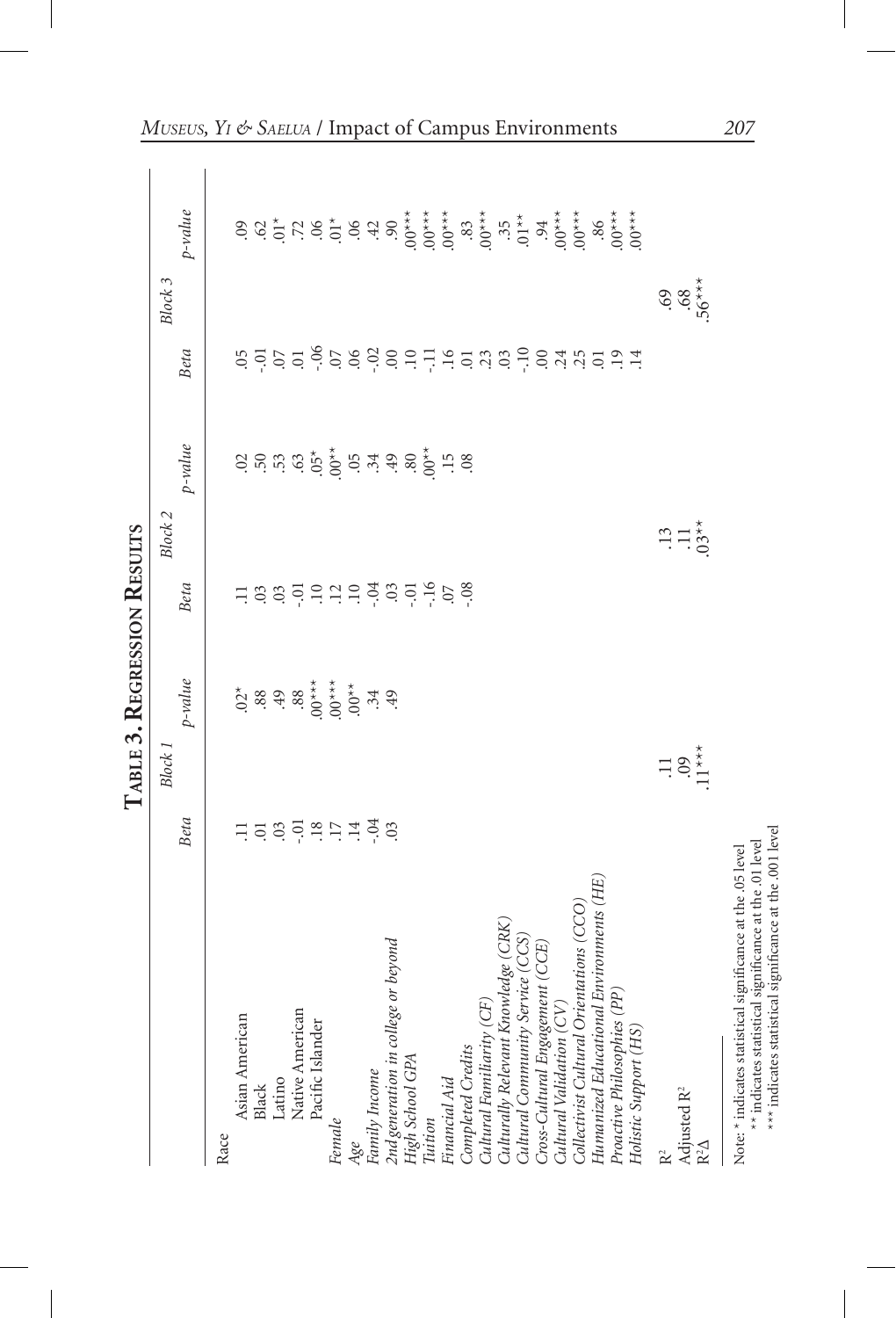from such interactions (Tate, 1984; West, Aiken, & Krull, 1996). Centering is the process of subtracting a constant, such as the mean, from each individual value of a variable. Thus, we subtracted the mean for each predictor variable from each individual value. Third, we multiplied the non-White variable by each of the nine CECE indicators, resulting in nine corresponding interaction variables. These interaction variables can be used to understand whether the relationship between each CECE indicator and sense of belonging depends on whether participants are White and or non-White. If the *R-*squared change that results from adding the interaction terms is significant, it would indicate that the interaction terms explained a significant amount of variation in the sense of belonging outcome above and beyond the individual variables analyzed in the main analysis. If the regression coefficients are significant, it would be an indication that the nature of the relationship between the corresponding CECE indicator and sense of belonging depends on whether participants report being White or non-White. When we added the interactions terms into the post-hoc regression equation, the *R-*squared change was less than .01 and insignificant at the .05 level, while all nine interaction terms were insignificant at the .05 level, indicating that the relationships between the CECE indicators and sense of belonging do not vary by White or non-White status.

#### **Discussion**

Several important conclusions can be drawn from the current study. First, our current analysis emphasizes the importance of analyzing the relationship between qualitative aspects of institutional environments and students' outcomes. As mentioned, traditional student success frameworks, such as Tinto's (1987, 1993) integration theory, and the research that has employed them to study student success have focused more on students' behaviors than the environmental and psychological elements of college success (Hurtado & Carter, 1997; Museus, 2014; Rendón et al., 2000). Recently, scholars have begun to shed light on how campus environments shape student outcomes, but much remains to be learned about this relationship (Hurtado & Carter, 1997; Locks et al., 2008; Museus & Maramba, 2011). The current analysis adds to that understanding by providing a more comprehensive analysis of how perceived elements of campus environments are associated with sense of belonging.

Second, our study reinforces the importance of examining the types of campus environments that have a *positive* influence on college students' experiences and outcomes. Over the last few decades, higher education scholars have generated a fairly extensive body of research that sheds light on the ways in which negative aspects of the institutional environment – including prejudice and discrimination, marginalization and isolation, differential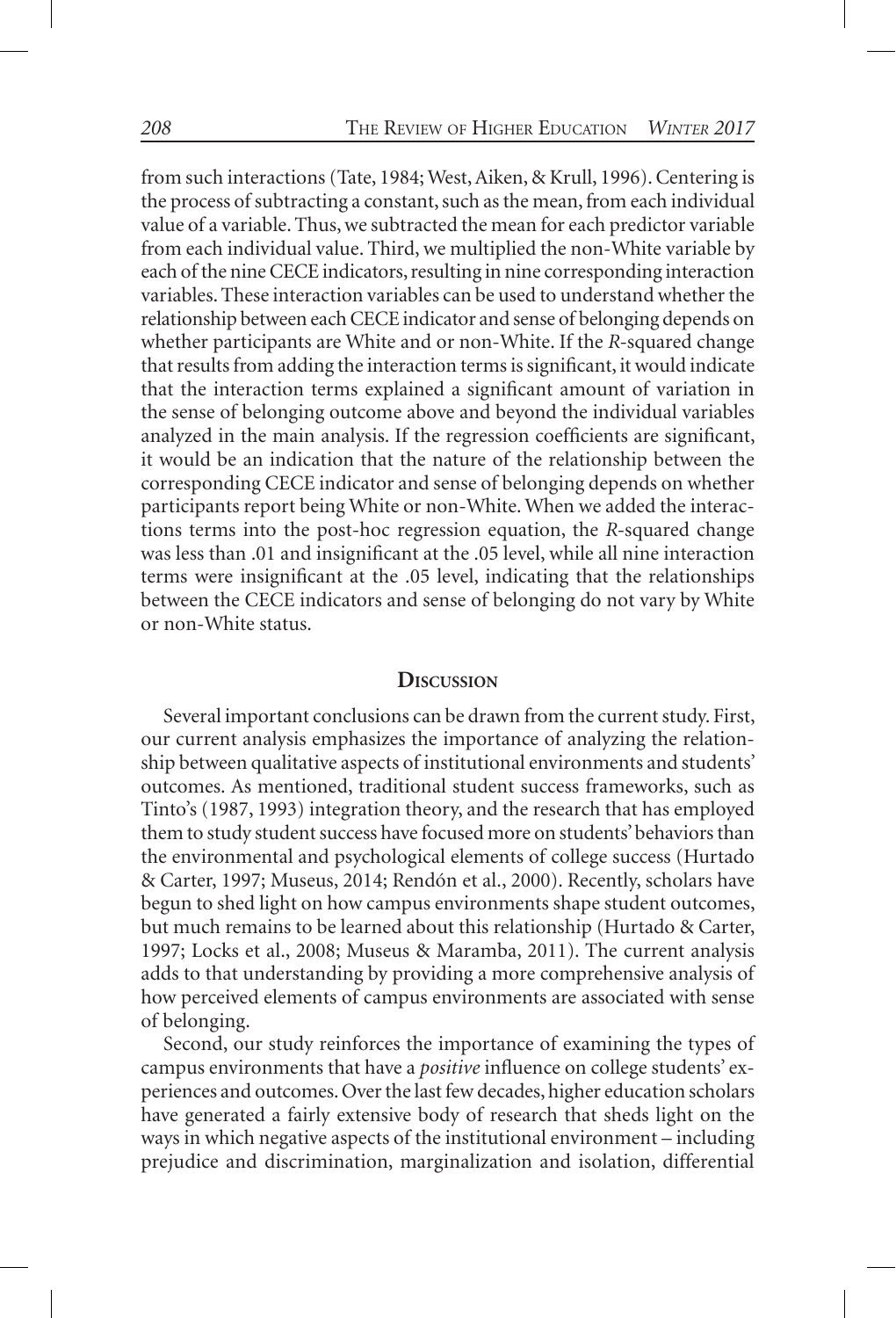treatment, stereotypes, and other aspects of hostile or "chilly" campus climates – negatively influence students' college experiences (see Museus, 2014). However, while researchers have begun to develop knowledge of the elements of campus environments that contribute to the conditions that allow diverse populations to thrive (e.g., Guiffrida, 2003; Maestas et al., 2007; Museus, 2008, 2011), a coherent picture of the nature of such environments has been elusive. The current examination adds to extant literature by providing one of the most comprehensive analyses of aspects of institutional environments that influence students' sense of belonging.

Third, this investigation provides initial evidence that the CECE Model might be a useful conceptual lens for studying the impact of campus environments on sense of belonging. As mentioned, while previous studies have begun to examine the influence of environmental factors on students' sense of belonging (Hurtado & Carter, 1997; Locks et al., 2008; Museus & Maramba, 2011), this is the first examination to apply the CECE framework to examine the relationship between campus environments and sense of belonging. The findings provide initial evidence that the CECE Model might explain a substantial amount of the variation in sense of belonging in college. In fact, the regression model examined herein accounted for 68% of the variation in belonging, which is a greater portion of variance in belonging explained by previously examined statistical models (Freeman et al., 2007; Johnson, 2012; Johnson, et al., 2007; Locks et al., 2008; Maestas et al., 2007; Ostrove & Long, 2007; Strayhorn, 2008).

Fourth, our results suggest that all nine CECE indicators might be correlated with sense of belonging, but that some indicators might be more salient influences on belonging than others. However, when we controlled for demographic, financial, and enrollment variables and entered the CECE indicators into the regression equation, only seven of the nine indicators exhibited a positive influence on belonging and five of the nine indicators exhibited positive statistically significant associations with the belonging outcome. Given our study limitations, however, results should be interpreted with caution, and more research is needed to draw more informed conclusions about the relative impact of the nine indicators on sense of belonging in college.

Finally, it is important to note that the statistically significant negative association between cultural community service and sense of belonging is counterintuitive and could suggest that a complex relationship exists between these experiences and belonging in college. While our analysis does not illuminate the specific cause of this negative relationship, there are some potential explanations for this finding. First, as mentioned, studies that utilize structural equation modeling techniques have demonstrated that elements of campus environments can be related to sense of belonging in complex ways (Locks et al., 2008; Nuñez, 2009). Therefore, it is possible that any positive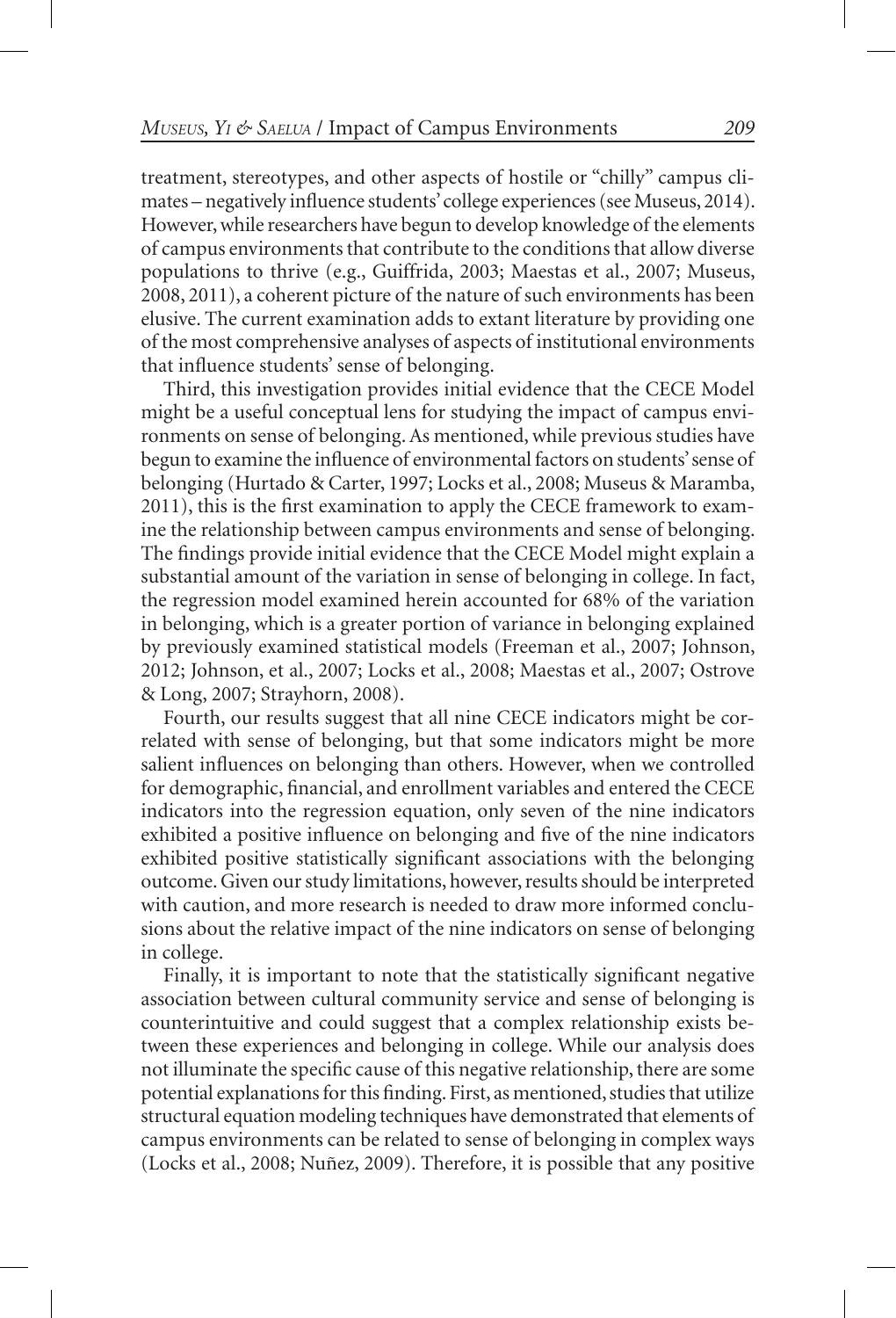correlation between cultural community service and sense of belonging is attributable to the ways in which these experiences allow students to connect with people who have similar backgrounds, learn about their own cultural communities, and feel validated. If this explanation is true, the inclusion of other CECE indicators (e.g., cultural familiarity, culturally relevant knowledge, cultural validation) in the regression equation could account for much of these positive aspects of their service experiences, while the cultural community service regression coefficient might reflect the remaining (more negative) aspects of such experiences.

Second, higher education researchers have noted that service learning opportunities can often be constructed in ways that negatively impact the experiences of college students of color by treating their communities of origin in deficit-oriented ways and reinforcing negative views of the communities from which these students come (Swaminathan, 2007; Tharp, 2012). Such deficit-oriented experiences could further alienate students of color from campus and weaken their connections to their respective institutions. Studies that account for some of these potential explanations and use techniques to analyze more complex relationships (e.g., structural equation modeling) can help shed light on this potentially complex relationship.

#### **Implications for Research and Practice**

This study has several important implications for research and practice. First, future research on the relationship between culturally engaging campus environments and sense of belonging should be conducted with larger sample sizes. The current analysis was conducted with a sample size of 499 college students at three postsecondary institutions. Investigations that utilize larger sample sizes would permit the examination of whether these findings are generalizable to larger regional and national student populations.

Second, future inquiries should seek to examine the impact of culturally engaging campus environments on sense of belonging within different contexts. For example, researchers should analyze to what extent culturally engaging campus environments are salient predictors at larger and small, public and private, and four-year and two-year campuses. These types of examinations could also generate insight into whether, and the extent to which, the influence of culturally engaging campus environments on sense of belonging varies across institutions with varying racial compositions (e.g., whether the salience of culturally engaging campus environments varies between predominantly White and minority serving institutions). It is also important for future research to shed light on how living conditions (e.g., living on campus, near campus, or at home), employment situations (e.g., place and hours of employment), or field of study shape the ways in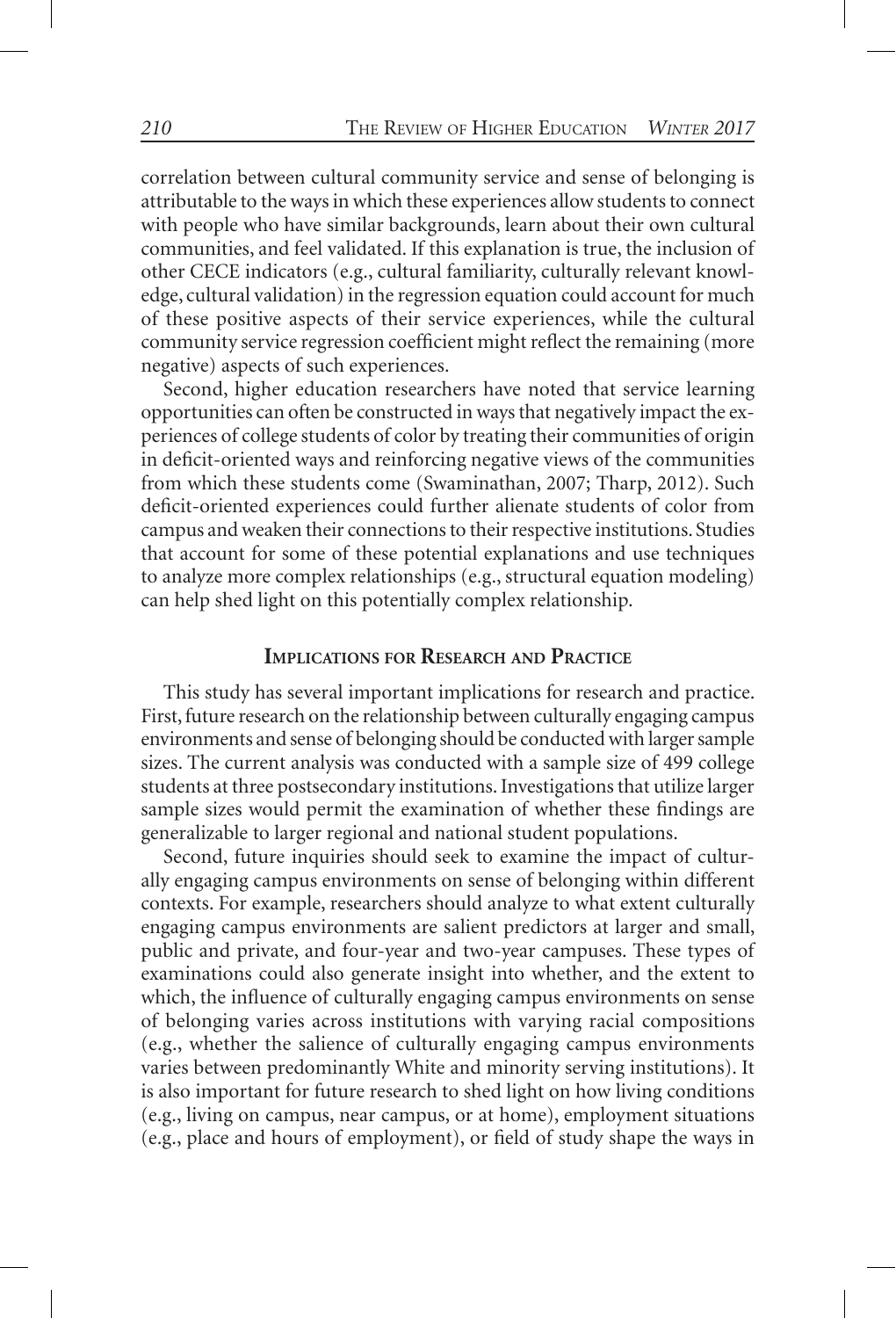which students experience culturally engaging environments and how these environments impact outcomes such as sense of belonging.

With regard to implications for practice, this study also offers college educators some initial evidence that the CECE model might be a useful tool to inform the creation of campus environments that meet the needs of their racially diverse populations. The CECE model can be used to build programs, initiatives, and events that are relevant and responsive to the cultural identities of students and are more likely to cultivate an increased sense of belonging among those undergraduates. A thorough discussion of the ways in which college educators might utilize the CECE Model to inform practice is beyond the scope of the current article, but we offer a couple possibilities herein for purposes of illustration. For instance, a history professor might integrate cultural familiarity, culturally relevant knowledge, and collectivist orientations into designing the curriculum and pedagogy of an introductory American history course by integrating lessons on diverse histories from the perspectives of indigenous and immigrant communities, allowing students to engage in oral history projects in which they interview members of their communities about critical events within their communities, or taking students on field trips that allow them to learn about their own communities' histories (e.g., taking a course with Asian American students to visit a World War II Japanese American internment camp and learn in-depth about the discrimination faced by Japanese Americans). Similarly, academic advisors might engage in humanized, holistic, and proactive support by probing to understand how students' cultural backgrounds, family relationships, and community obligations might be influencing their experiences and success in college. These are just a couple examples to demonstrate the ways in which educators working across campuses can think about incorporating the CECE indicators into their work with college students. However, these methods will likely vary across respective contexts and professional positions.

Finally, the results of this study provide support for the utility of the CECE Model and Scale as tools for conducting campus environment assessment. Such assessments can help college educators better understand the environments that they have created and are perpetuating on their respective campuses. Campus environment assessments can also help postsecondary educators increase their knowledge regarding how these environments are influencing students' experiences and outcomes. By developing a better understanding of how campus environments are impacting student success, educators can be equipped with valuable information to initiate change, target areas of growth, and most importantly, improve student outcomes.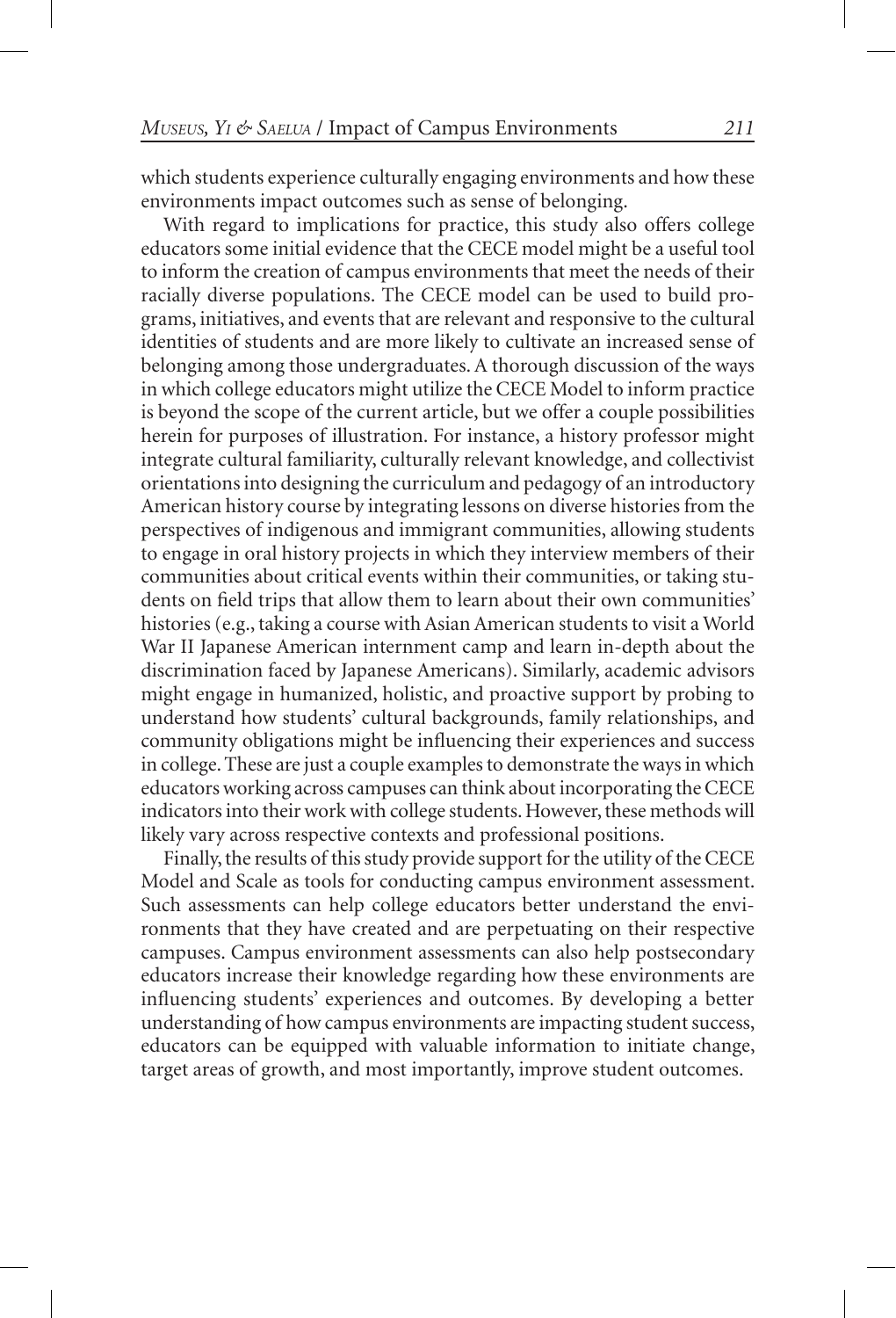#### **References**

- Attinasi, L. C. Jr. (1989) Getting in: Mexican Americans' perceptions of university attendance and the implications for freshman year persistence. *The Journal of Higher Education, 60*(3), 247–77.
- Baum, S., Ma, J., & Payea, K. (2010). *Education pays, 2010: The benefits of higher education for individuals and society.* New York: The College Board.
- Bollen, K. A., & Hoyle, R. H. (1990). Perceived cohesion: A conceptual and empirical examination. *Social Forces, 69*(2), 479–504.
- Freeman, T., Anderman, L., & Jensen, J. (2007). Sense of belonging in college freshmen at the classroom and campus levels. *The Journal of Experiential Education 75*(3), 203–220.
- Guiffrida, D. A. (2003). African American student organizations as agents of social integration. *Journal of College Student Development, 44*(3), 304–319.
- Guiffrida, D. (2005). Othermothering as a framework for understanding African American students' definitions of student-centered faculty. *The Journal of Higher Education, 76*(6), 701–23.
- Hausmann, L. R. M., Schofield, J. W., & Woods, R. L. (2007). Sense of belonging as a predictor of intentions to persist among African American and White first-year college students. *Research in Higher Education, 48*(7), 803–839.
- Hinton, P. R., McMurray, I., & Brownlow, C. (2014). *SPSS explained.* New York: Routledge.
- Hoffman, M., Richmond, J., Morrow, J., & Salomone, K. (2002). Investigating "sense of belonging" in first-year college students. *Journal of College Student Retention, 4*(3), 227–256.
- Hurtado, S., & Carter, D. (1997). Effects of college transition and perceptions of the campus racial climate on Latina/o college students' sense of belonging. *Sociology of Education, 70*, 324–345.
- Jacoby, B., & Garland, J. (2004). Strategies for enhancing commuter student success. *Journal of College Student Retention, 6*(1), 61–79.
- Johnson, D. R. (2012). Campus racial climate perceptions and overall sense of belonging among racially diverse women in STEM majors. *Journal of College Student Development 53*(2), 336–346.
- Johnson, D. R., Soldner, M., Leonard, J. B., Alvarez, P., Inkelas, K. K., Rowan-Kenyon, H., & Longerbeam, S. (2007). Examining sense of belonging among first-year undergraduates from different racial/ethnic groups. *Journal of College Student Development, 48*(5), 525–542.
- Jun, A. & Tierney, W. (1999). At-risk urban students and college success: A framework for effective preparation. *Metropolitan Universities: An International Forum 9*(4), 49–62.
- Kim, D., & Rury, J. L. (2011). The rise of the commuter student: Changing patterns of college attendance for students living at home in the United States, 1960–1980. *Teachers College Record*, *113*(5), 1031–1066.
- Kuh, G. D., Gonyea, R. M., & Palmer, M. (2001). The disengaged commuter student: Fact or fiction. *Commuter Perspectives*, *27*(1), 2–5.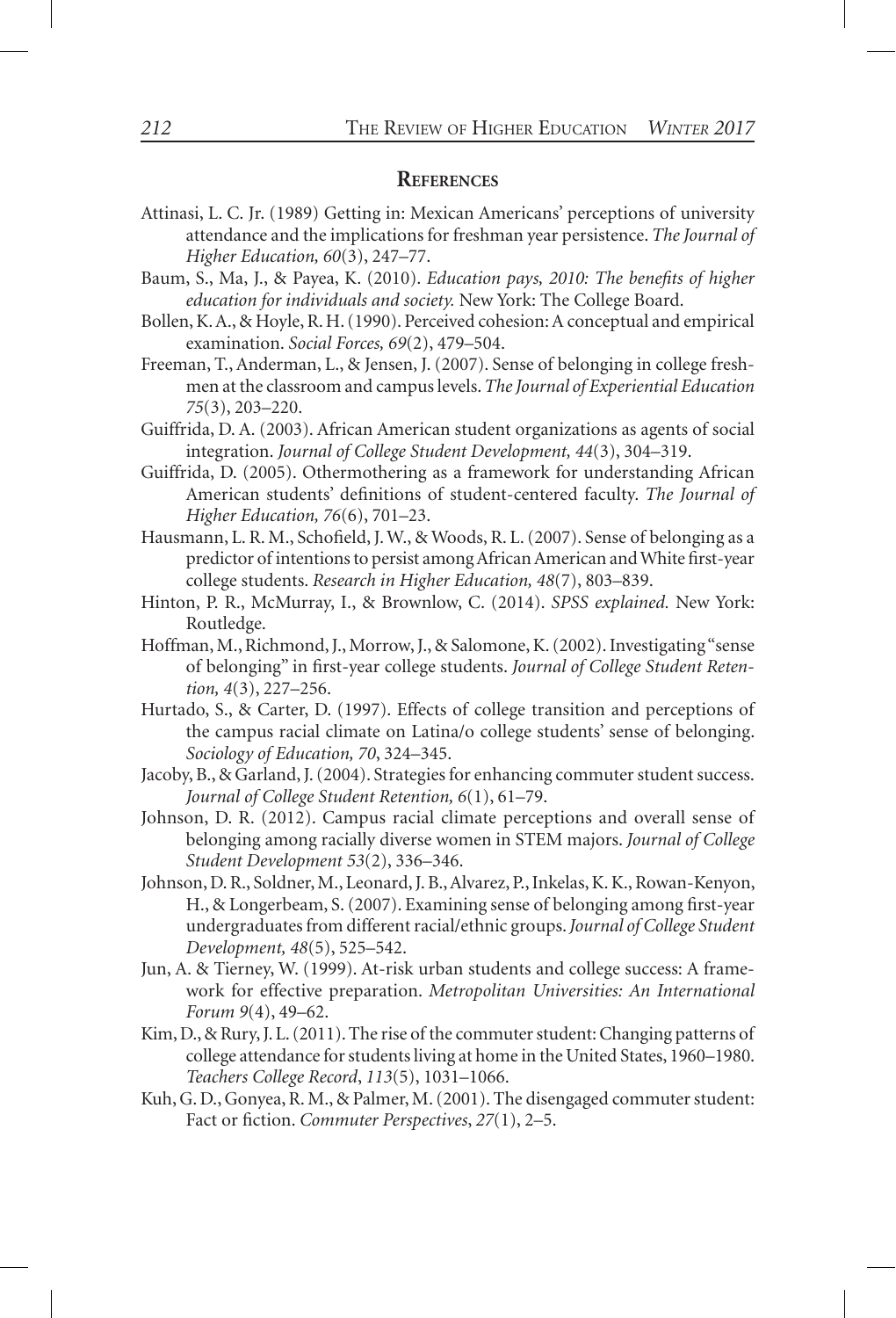- Kuh, G. D., & Love, P. G. (2000). A cultural perspective on student departure. In J. M. Braxton (Ed.), *Reworking the student departure puzzle* (pp. 196–212). Nashville, TN: Vanderbilt University Press.
- Larose, D. T., & Larose, C. D. (2015). *Data mining and predictive analytics.* Hoboken, NJ: Wiley.
- Lawshe, C. H. (1975). A quantitative approach to content validity. *Personnel Psychology, 28*, 563–575.
- Lee, M., & Davis, C. (2000). Cultural orientation, past multicultural experience, and a sense of belonging on campus for Asian American college students. *Journal of College Student Development, 41*(1), 110–115.
- Locks, A. M., Hurtado, S., Bowman, N. A., & Oseguera, L. (2008). Extending notions of campus climate and diversity to students' transition to college. *The Review of Higher Education, 31*(3), 257–285.
- Maestas, R., Vaquera, G. S., & Munoz Zehr, L. (2007). Factors impacting sense of belonging at a Hispanic-serving institution. *Journal of Hispanic Higher Education, 6*(3), 237–256.
- Museus, S. D. (2008). The role of ethnic student organizations in fostering African American and Asian American students' cultural adjustment and membership at predominantly White institutions. *Journal of College Student Development, 49*(6), 568–586*.*
- Museus, S. D. (2011). Using cultural perspectives to understand the role of ethnic student organizations in Black students' progress to the end of the pipeline. In D. E. Evensen and C. D. Pratt (Eds.), *The end of the pipeline: A journey of recognition for African Americans entering the legal profession (pp. 162–172).* Durham, NC: Carolina Academic Press.
- Museus, S. D. (2013). Asian Americans and Pacific Islanders: A national portrait of growth, diversity, and inequality. In S. D. Museus, D. C. Maramba, & R. T. Teranishi (Eds.), *The misrepresented minority: New insights on Asian Americans and Pacific Islanders, and their implications for higher education.* Sterling, VA: Stylus.
- Museus, S. D. (2014). The Culturally Engaging Campus Environments (CECE) Model: A new theory of college success among racially diverse student populations. In M. B. Paulsen (Ed.) *Higher Education: Handbook of Theory and Research.* New York: Springer.
- Museus, S. D. & Maramba, D. C. (2011). The impact of culture on Filipino American Students' sense of belonging. *Review of Higher Education, 34*(2), 231–258.
- Museus, S. D., & Neville, K. (2012). Delineating the ways that key institutional agents provide racial minority students with access to social capital in college. *Journal of College Student Development, 53*(3), 436–452.
- Museus, S. D., & Quaye, S. J. (2009). Toward an intercultural perspective of racial and ethnic minority college student persistence. *The Review of Higher Education*, *33*(1), 67–94.
- National Center for Education Statistics [NCES] (2013). *Graduation rates of first-time postsecondary students who started as full-time degree/certificate-seeking students, by sex, race/ethnicity, time to completion, and level and control of institution where student started: Selected cohort entry years, 1996 through 2007*. Retrieved from http://nces.ed.gov/programs/digest/d13/tables/dt13\_326.10.asp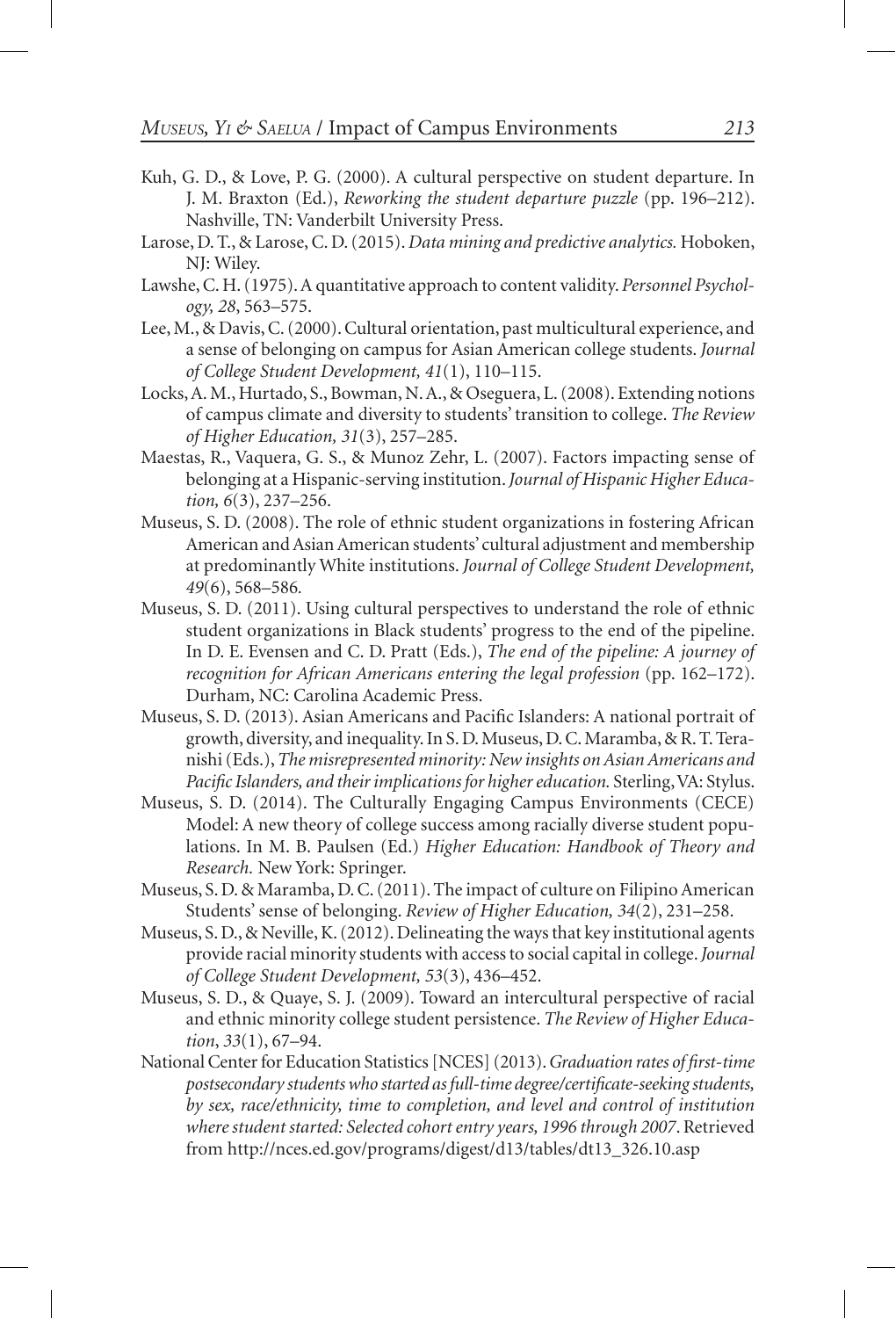- Nuñez, A. (2009). A critical paradox? Predictors of Latino students' sense of belonging in college. *Journal of Diversity in Higher Education, 2*(1), 46–61.
- Osborne, J. W., & Costello, A. B. (2004). Sample size and subject to item ratio in principal components analysis. *Practical Assessment, Research & Evaluation*, *9*(11). Retrieved September 22, 2015 from http://PAREonline.net/getvn. asp?v=9&n=11
- Ostrove, J. M., & Long, S. M. (2007). Social class and belonging: Implications for college adjustment. *The Review of Higher Education*, *30*(4), 363–389.
- Rendón, L. I. (1994). Validating culturally diverse students: Toward a new model of learning and student development. *Innovative Higher Education, 19*(1), 33–51.
- Rendón, L. I., Jalomo, R. E., & Nora, A. (2000). Theoretical considerations in the study of minority student retention in higher education. In J. Braxton (Ed.), *Reworking the student departure puzzle* (pp. 127–156). Nashville, TN: Vanderbilt University Press.
- Schmitt, N., & Ostroff, C. (1986). Operationalizing the "behavioral consistency" approach: Selection test development based on a content-oriented strategy. *Personnel Psychology, 39,* 91–108.
- Schultz, K. S., Whitney, D. J., Zickar, M. J. (2013). *Measurement theory in action: Case studies and exercises*. New York: Routledge.
- Schussler, D., & Fierros, E. (2008). Students' perceptions of their academics, relationships, and sense of belonging: Comparisons across residential learning communities. *Journal of The First-Year Experience & Students in Transition 20*(1), 71–97.
- Stanton-Salazar, R. D. (1997). A social capital framework for understanding the socialization of racial minority children and youths. *Harvard Educational Review, 67*(1), 1–40.
- Stevens, J. P. (1992) *Applied multivariate statistics for the social sciences* (2nd edition). Hillsdale, NJ: Erlbaum.
- Strayhorn, T. L. (2008). Fittin' in: Do diverse interactions with peers affect sense of belonging for Black men at predominantly White institutions? *NASPA Journal, 45*(4), 501–527.
- Swaminathan, R. (2007). Educating for the real world: The hidden curriculum of community service-learning. *Equity and Excellence in Education, 40*(2), 134–143.
- Tabachnick, B. G., & Fidell, L. S. (2001). *Using multivariate statistics*. Boston: Allyn and Bacon.
- Tate, R. L. (1984). Limitations of centering for interaction models. *Sociological Methods and Research, 13*, 251–271.
- Tharp, D. S. (2012). A proposed workshop curriculum for students to responsibly engage cultural conflict in community-based service learning. *Journal of Transformative Education, 10*(3), 177–194.
- Tierney, W. G. (1992). An anthropological analysis of student participation in college. *Journal of Higher Education, 63*(6), 603–618.
- Tierney, W. G. (1999). Models of minority college-going and retention: Cultural integrity versus cultural suicide. *The Journal of Negro Education, 68*(1), 80–91.